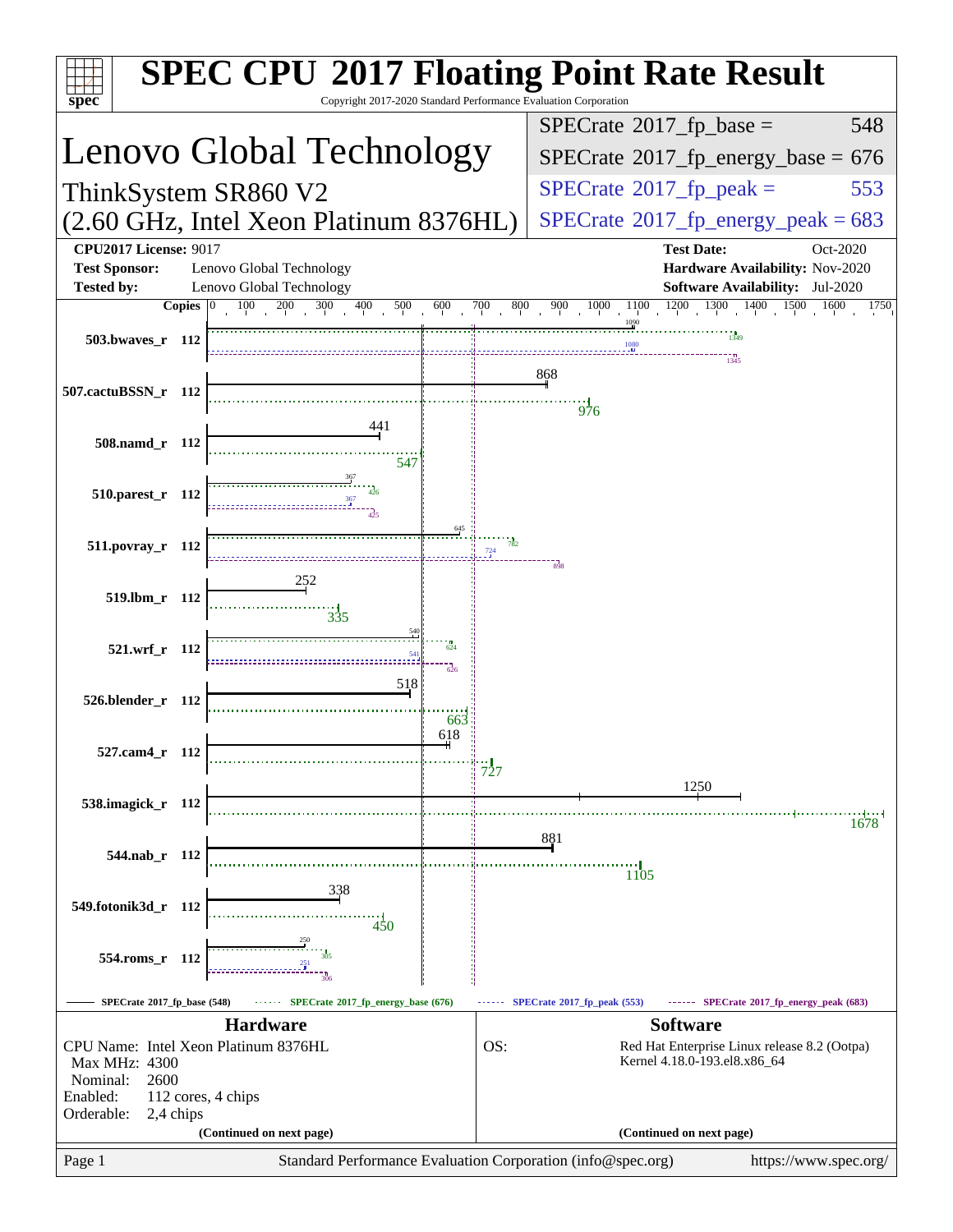| <b>SPEC CPU®2017 Floating Point Rate Result</b>                                                                                                                                                                                                                                                                                                                                                                                                                                     |                                                                             |                                                                                                                                                                                                                                                                                                                                                                                                                              |
|-------------------------------------------------------------------------------------------------------------------------------------------------------------------------------------------------------------------------------------------------------------------------------------------------------------------------------------------------------------------------------------------------------------------------------------------------------------------------------------|-----------------------------------------------------------------------------|------------------------------------------------------------------------------------------------------------------------------------------------------------------------------------------------------------------------------------------------------------------------------------------------------------------------------------------------------------------------------------------------------------------------------|
| Copyright 2017-2020 Standard Performance Evaluation Corporation<br>$spec^*$                                                                                                                                                                                                                                                                                                                                                                                                         |                                                                             | $SPECTate$ <sup>®</sup> 2017_fp_base =<br>548                                                                                                                                                                                                                                                                                                                                                                                |
| Lenovo Global Technology                                                                                                                                                                                                                                                                                                                                                                                                                                                            |                                                                             |                                                                                                                                                                                                                                                                                                                                                                                                                              |
|                                                                                                                                                                                                                                                                                                                                                                                                                                                                                     |                                                                             | $SPECTate$ <sup>®</sup> 2017_fp_energy_base = 676                                                                                                                                                                                                                                                                                                                                                                            |
| ThinkSystem SR860 V2                                                                                                                                                                                                                                                                                                                                                                                                                                                                |                                                                             | $SPECTate$ <sup>®</sup> 2017_fp_peak =<br>553                                                                                                                                                                                                                                                                                                                                                                                |
| (2.60 GHz, Intel Xeon Platinum 8376HL)                                                                                                                                                                                                                                                                                                                                                                                                                                              |                                                                             | $SPECTate$ <sup>®</sup> 2017_fp_energy_peak = 683                                                                                                                                                                                                                                                                                                                                                                            |
| <b>CPU2017 License: 9017</b><br><b>Test Sponsor:</b><br>Lenovo Global Technology<br><b>Tested by:</b><br>Lenovo Global Technology                                                                                                                                                                                                                                                                                                                                                   |                                                                             | <b>Test Date:</b><br>Oct-2020<br>Hardware Availability: Nov-2020<br>Software Availability: Jul-2020                                                                                                                                                                                                                                                                                                                          |
| <b>Hardware (Continued)</b><br>Cache L1: $32$ KB I + 32 KB D on chip per core<br>$L2$ :<br>1 MB I+D on chip per core<br>L3:<br>38.5 MB I+D on chip per chip<br>Other:<br>None<br>384 GB (24 x 16 GB 2Rx8 PC4-3200AA-R)<br>Memory:<br>Storage:<br>1 x 960 GB SATA SSD<br>Other:<br>None                                                                                                                                                                                              | Compiler:<br>Parallel:<br>Firmware:<br>File System:<br><b>System State:</b> | <b>Software (Continued)</b><br>$C/C++$ : Version 19.1.2.275 of Intel<br>$C/C++$<br>Compiler for Linux;<br>Fortran: Version 19.1.2.275 of<br><b>Intel Fortran</b><br>Compiler for Linux<br>N <sub>0</sub><br>Lenovo BIOS Version M5E107D 1.00 released Sep-2020<br>xfs<br>Run level 3 (multi-user)                                                                                                                            |
|                                                                                                                                                                                                                                                                                                                                                                                                                                                                                     | Other:                                                                      | <b>Base Pointers:</b><br>64-bit<br>Peak Pointers:<br>64-bit<br>jemalloc memory allocator V5.0.1<br>Power Management: BIOS set to prefer performance at the cost of additional power usage                                                                                                                                                                                                                                    |
| 1020.2<br>Max. Power (W):<br>159.58<br>Idle Power (W):<br>Min. Temperature (C): 20.50<br>Elevation (m):<br>43<br>Line Standard:<br>$220 \text{ V}$ / 50 Hz / 1 phase / 3 wires<br>Provisioning:<br>Line-powered                                                                                                                                                                                                                                                                     |                                                                             |                                                                                                                                                                                                                                                                                                                                                                                                                              |
| <b>Power Settings</b>                                                                                                                                                                                                                                                                                                                                                                                                                                                               |                                                                             | <b>Power-Relevant Hardware</b>                                                                                                                                                                                                                                                                                                                                                                                               |
| Management FW: Version 1.00 of TGBT07M<br>Memory Mode: Normal                                                                                                                                                                                                                                                                                                                                                                                                                       | Details:<br>Backplane:                                                      | $1 \times 1800$ W (non-redundant)<br>Power Supply:<br>ThinkSystem 1800W Platinum Power Supply<br>4P57A26294<br>8 x 2.5-inch HDD back plane<br>Other Storage:<br>None<br>4XB7A17089<br>Storage Model #s:<br>NICs Installed:<br>1 x ThinkSystem Ethernet 4-port Adaptor @ 1 Gb<br>NICs Enabled (FW/OS): 4/1<br>NICs Connected/Speed: 1 @ 1 Gb<br>Other HW Model #s:<br>1 x ThinkSystem SR860 V2 Performance Fan<br>Upgrade Kit |
| <b>Power Analyzer</b>                                                                                                                                                                                                                                                                                                                                                                                                                                                               |                                                                             | <b>Temperature Meter</b>                                                                                                                                                                                                                                                                                                                                                                                                     |
| WIN:9888<br>Power Analyzer:<br>Hardware Vendor:<br>YOKOGAWA, Inc.<br>Model:<br>YokogawaWT310E<br>Serial Number:<br>C3UD17023E<br>Input Connection:<br>Default<br><b>CNAS</b><br>Metrology Institute:<br>Calibration By:<br>China CEPREI Laboratory<br>Calibration Label:<br>J202009040176A-0001<br><b>Calibration Date:</b><br>25-Sep-2020<br>PTDaemon <sup>™</sup> Version:<br>1.9.1 (a2d19f26; 2019-07-17)<br>Connected to PSU1<br>Setup Description:<br>(Continued on next page) | Model:                                                                      | Temperature Meter: WIN:9889<br>Hardware Vendor:<br>Digi International, Inc.<br>DigiWATCHPORT_H<br>Serial Number:<br>COM <sub>1</sub><br>Input Connection:<br><b>USB</b><br>PTDaemon Version: 1.9.1 (a2d19f26; 2019-07-17)<br>Setup Description:<br>50 mm in front of SUT main intake                                                                                                                                         |
| Page 2<br>Standard Performance Evaluation Corporation (info@spec.org)                                                                                                                                                                                                                                                                                                                                                                                                               |                                                                             | https://www.spec.org/                                                                                                                                                                                                                                                                                                                                                                                                        |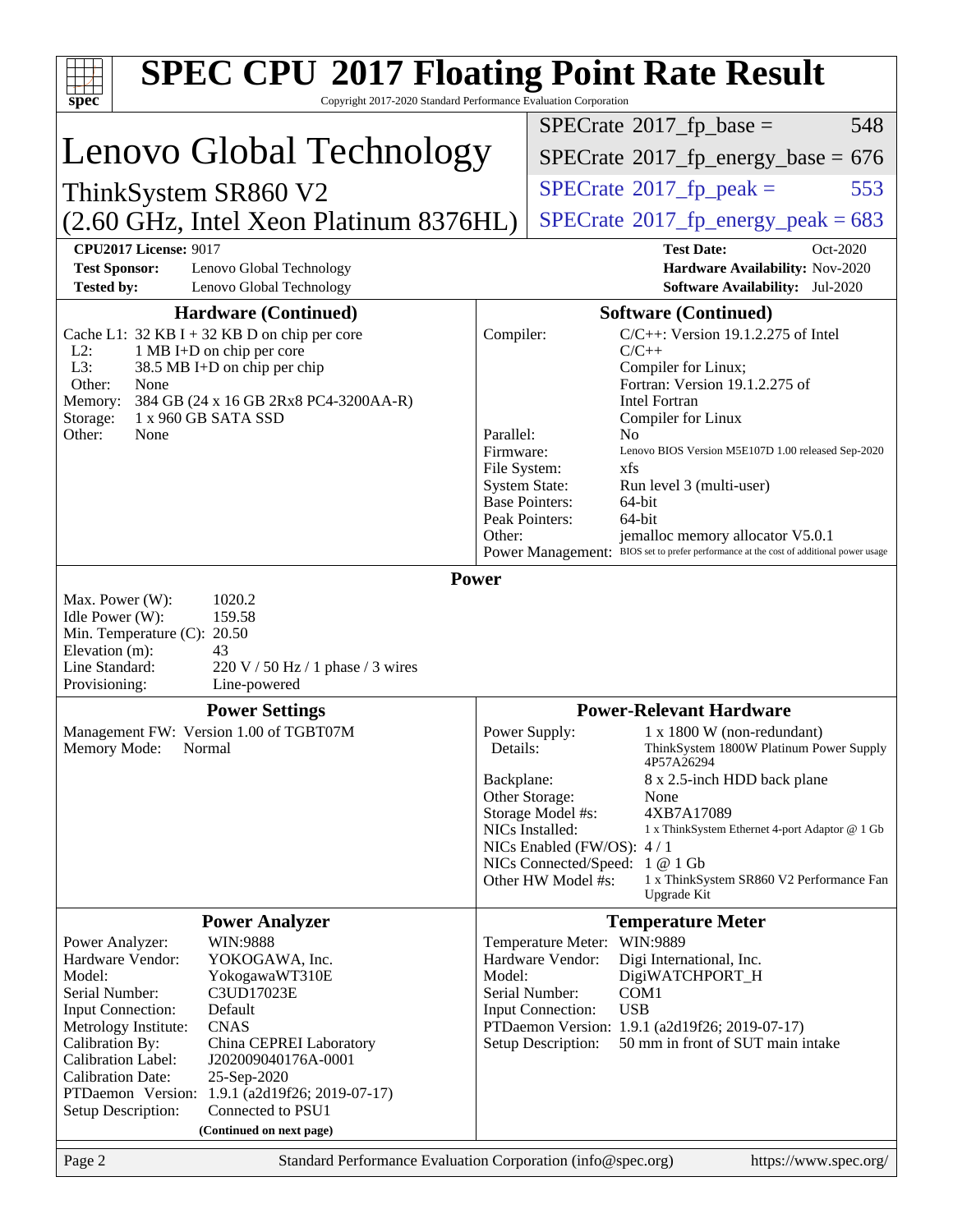|                                                                                                                                                                                                                                                                                                                                                                                                     |               |                   |              |                       |                               |                                   | <b>SPEC CPU®2017 Floating Point Rate Result</b><br>Copyright 2017-2020 Standard Performance Evaluation Corporation |                |              |                       |                               |                         |                                                   |                    |                    |                       |                               |                                |                                |
|-----------------------------------------------------------------------------------------------------------------------------------------------------------------------------------------------------------------------------------------------------------------------------------------------------------------------------------------------------------------------------------------------------|---------------|-------------------|--------------|-----------------------|-------------------------------|-----------------------------------|--------------------------------------------------------------------------------------------------------------------|----------------|--------------|-----------------------|-------------------------------|-------------------------|---------------------------------------------------|--------------------|--------------------|-----------------------|-------------------------------|--------------------------------|--------------------------------|
| spec <sup>®</sup>                                                                                                                                                                                                                                                                                                                                                                                   |               |                   |              |                       |                               |                                   |                                                                                                                    |                |              |                       |                               |                         | $SPECrate^{\circ}2017$ _fp_base =                 |                    |                    |                       |                               |                                | 548                            |
| Lenovo Global Technology                                                                                                                                                                                                                                                                                                                                                                            |               |                   |              |                       |                               |                                   |                                                                                                                    |                |              |                       |                               |                         | $SPECTate$ <sup>®</sup> 2017_fp_energy_base = 676 |                    |                    |                       |                               |                                |                                |
|                                                                                                                                                                                                                                                                                                                                                                                                     |               |                   |              |                       |                               |                                   |                                                                                                                    |                |              |                       |                               |                         |                                                   |                    |                    |                       |                               |                                |                                |
| ThinkSystem SR860 V2                                                                                                                                                                                                                                                                                                                                                                                |               |                   |              |                       |                               |                                   |                                                                                                                    |                |              |                       |                               |                         | $SPECTate$ <sup>®</sup> 2017_fp_peak =            |                    |                    |                       |                               |                                | 553                            |
| (2.60 GHz, Intel Xeon Platinum 8376HL)                                                                                                                                                                                                                                                                                                                                                              |               |                   |              |                       |                               |                                   |                                                                                                                    |                |              |                       |                               |                         | $SPECTate@2017_fp\_energy\_peak = 683$            |                    |                    |                       |                               |                                |                                |
| <b>CPU2017 License: 9017</b><br><b>Test Date:</b><br>Oct-2020<br><b>Test Sponsor:</b><br>Lenovo Global Technology<br>Hardware Availability: Nov-2020<br><b>Tested by:</b><br>Lenovo Global Technology<br>Software Availability: Jul-2020                                                                                                                                                            |               |                   |              |                       |                               |                                   |                                                                                                                    |                |              |                       |                               |                         |                                                   |                    |                    |                       |                               |                                |                                |
| Current Ranges Used: 5A<br>Voltage Range Used: 300V                                                                                                                                                                                                                                                                                                                                                 |               |                   |              |                       |                               | <b>Power Analyzer (Continued)</b> |                                                                                                                    |                |              |                       |                               |                         |                                                   |                    |                    |                       |                               |                                |                                |
|                                                                                                                                                                                                                                                                                                                                                                                                     |               |                   |              |                       |                               |                                   | <b>Base Results Table</b>                                                                                          |                |              |                       |                               |                         |                                                   |                    |                    |                       |                               |                                |                                |
| <b>Benchmark</b>                                                                                                                                                                                                                                                                                                                                                                                    | <b>Copies</b> | <b>Seconds</b>    | Ratio        | <b>Energy</b><br>(kJ) | Energy<br>Ratio               | Average<br>Power                  | <b>Maximum</b><br>Power                                                                                            | <b>Seconds</b> | Ratio        | <b>Energy</b><br>(kJ) | <b>Energy</b><br>Ratio        | Average<br>Power        | Maximum<br>Power                                  | <b>Seconds</b>     | Ratio              | <b>Energy</b><br>(kJ) | <b>Energy</b><br>Ratio        | Average<br>Power               | Maximum<br>Power               |
| 503.bwaves_r<br>507.cactuBSSN_r                                                                                                                                                                                                                                                                                                                                                                     | 112<br>112    | 1034<br>164       | 1090<br>865  | 907<br>160            | 1350<br>973                   | 877<br>977                        | 891<br>998                                                                                                         | 1029<br>163    | 1090<br>870  | 906<br>160            | 1350<br>975                   | 881<br>980              | 897<br>1000                                       | 1036<br>163        | 1080<br>868        | 909<br><b>160</b>     | 1350<br>976                   | 878<br>978                     | 886<br><b>1000</b>             |
| $508$ .namd_r                                                                                                                                                                                                                                                                                                                                                                                       | 112           | 242               | 439          | 213                   | 546                           | 877                               | 904                                                                                                                | 241            | 441          | 212                   | 547                           | 879                     | 904                                               | 241                | 442                | 212                   | 547                           | 880                            | 905                            |
| $510.parest_r$<br>$511.$ povray_r                                                                                                                                                                                                                                                                                                                                                                   | 112<br>112    | 798<br>405        | 367<br>645   | 748<br>363            | 426<br>781                    | 937<br>896                        | 1010<br>946                                                                                                        | 799<br>406     | 367<br>645   | 748<br>363            | 426<br>782                    | 937<br>895              | 1010<br>943                                       | 798<br>406         | 367<br>643         | <u>749</u><br>364     | 426<br>780                    | 938<br>895                     | <b>1010</b><br>937             |
| 519.1bm_r                                                                                                                                                                                                                                                                                                                                                                                           | 112           | 468               | 252          | 400                   | 335                           | 856                               | 861                                                                                                                | 468            | 252          | 400                   | 335                           | 856                     | 860                                               | <u>468</u>         | 252                | 400                   | 335                           | 856                            | 861                            |
| $521.wrf_r$<br>526.blender r                                                                                                                                                                                                                                                                                                                                                                        | 112<br>112    | 477<br>330        | 525<br>518   | 443<br>278            | 619<br>663                    | 927<br>845                        | 981<br>899                                                                                                         | 465<br>329     | 540<br>518   | 439<br>279            | 624<br>663                    | 945<br>847              | 985<br>897                                        | 464<br>330         | 540<br>517         | 439<br>279            | 624<br>662                    | 945<br>845                     | 981<br>901                     |
| 527.cam4_r                                                                                                                                                                                                                                                                                                                                                                                          | 112           | 321               | 610          | 295                   | 724                           | 918                               | 1000                                                                                                               | 317            | 619          | 293                   | 728                           | 926                     | 992                                               | 317                | 618                | 294                   | 727                           | 927                            | 997                            |
| 538.imagick_r                                                                                                                                                                                                                                                                                                                                                                                       | 112           | 204               | 1360         | 175                   | 1730                          | 855                               | 1010                                                                                                               | 293            | 950          | 201                   | 1500                          | 687                     | 1020                                              | 223                | 1250               | 180                   | 1680                          | 808                            | 1020                           |
| $544$ .nab_r<br>549.fotonik3d_r                                                                                                                                                                                                                                                                                                                                                                     | 112<br>112    | 214<br>1291       | 881<br>338   | <u>185</u><br>1080    | 1100<br>450                   | 864<br>837                        | 931<br>843                                                                                                         | 214<br>1291    | 883<br>338   | 184<br>1080           | 1110<br>450                   | 863<br>836              | 920<br>842                                        | 214<br>1291        | 879<br>338         | 185<br>1080           | 1100<br>450                   | 864<br>836                     | 931<br>845                     |
| 554.roms r                                                                                                                                                                                                                                                                                                                                                                                          | 112           | 718               | 248          | 646                   | 304                           | 901                               | 937                                                                                                                | 711            | 250          | 643                   | 306                           | 904                     | 938                                               | 713                | 250                | 643                   | 305                           | 902                            | 939                            |
| $SPECrate*2017_fp\_base =$<br>$SPECrate*2017_fp_energy_base =$                                                                                                                                                                                                                                                                                                                                      |               |                   | 548          |                       | 676                           |                                   |                                                                                                                    |                |              |                       |                               |                         |                                                   |                    |                    |                       |                               |                                |                                |
|                                                                                                                                                                                                                                                                                                                                                                                                     |               |                   |              |                       |                               |                                   | Results appear in the order in which they were run. Bold underlined text indicates a median measurement.           |                |              |                       |                               |                         |                                                   |                    |                    |                       |                               |                                |                                |
|                                                                                                                                                                                                                                                                                                                                                                                                     |               |                   |              |                       |                               |                                   | <b>Peak Results Table</b>                                                                                          |                |              |                       |                               |                         |                                                   |                    |                    |                       |                               |                                |                                |
| <b>Benchmark</b>                                                                                                                                                                                                                                                                                                                                                                                    | <b>Copies</b> | <b>Seconds</b>    | <b>Ratio</b> | <b>Energy</b><br>(kJ) | <b>Energy</b><br><b>Ratio</b> | <b>Average</b><br><b>Power</b>    | <b>Maximum</b><br><b>Power</b>                                                                                     | <b>Seconds</b> | <b>Ratio</b> | <b>Energy</b><br>(kJ) | <b>Energy</b><br><b>Ratio</b> | Average<br><b>Power</b> | <b>Maximum</b><br><b>Power</b>                    | <b>Seconds</b>     | <b>Ratio</b>       | <b>Energy</b><br>(kJ) | <b>Energy</b><br><b>Ratio</b> | <b>Average</b><br><b>Power</b> | <b>Maximum</b><br><b>Power</b> |
| 503.bwayes r<br>507.cactuBSSN r                                                                                                                                                                                                                                                                                                                                                                     | 112<br>112    | 1029<br>164       | 1090<br>865  | 907<br>160            | 1350<br>973                   | 881<br>977                        | 893<br>998                                                                                                         | 1037<br>163    | 1080<br>870  | 910<br>160            | 1350<br>975                   | 878<br>980              | 894<br>1000                                       | 1036<br>163        | <b>1080</b><br>868 | 911<br><b>160</b>     | 1340<br>976                   | 879<br>978                     | 884<br><b>1000</b>             |
| $508$ .namd $r$                                                                                                                                                                                                                                                                                                                                                                                     | 112           | 242               | 439          | 213                   | 546                           | 877                               | 904                                                                                                                | 241            | <u>441</u>   | <u> 212</u>           | <u>547</u>                    | 879                     | 904                                               | 241                | 442                | 212                   | 547                           | 880                            | 905                            |
| $510.parest_r$                                                                                                                                                                                                                                                                                                                                                                                      | 112           | 799               | 366          | 749                   | 425                           | 937                               | 1010                                                                                                               | 799            | 367          | 748                   | 426                           | 937                     | 1010                                              | 799                | 367                | 749                   | 425                           | 938                            | <u> 1010</u>                   |
| 511.povray_r<br>$519.$ lbm_r                                                                                                                                                                                                                                                                                                                                                                        | 112<br>112    | 361<br>468        | 725<br>252   | 316<br>400            | 897<br>335                    | 876<br>856                        | 907<br>861                                                                                                         | 361<br>468     | 724<br>252   | 316<br>400            | 899<br>335                    | 874<br>856              | 911<br>860                                        | 361<br>468         | 724<br>252         | 316<br>400            | 898<br>335                    | 875<br>856                     | <u>911</u><br>861              |
| $521.wrf_r$                                                                                                                                                                                                                                                                                                                                                                                         | 112           | 463               | 542          | 437                   | 626                           | 946                               | 983                                                                                                                | 463            | 541          | 438                   | 626                           | 944                     | 980                                               | <u>463</u>         | 541                | 437                   | 626                           | 944                            | <u>977</u>                     |
| 526.blender_r<br>$527.cam4_r$                                                                                                                                                                                                                                                                                                                                                                       | 112<br>112    | <b>330</b><br>321 | 518<br>610   | <u>278</u><br>295     | 663<br>724                    | 845<br>918                        | 899<br>1000                                                                                                        | 329<br>317     | 518<br>619   | 279<br>293            | 663<br>728                    | 847<br>926              | 897<br>992                                        | 330<br>317         | 517<br><u>618</u>  | 279<br><u>294</u>     | 662<br>727                    | 845<br>927                     | 901<br>997                     |
| 538.imagick_r                                                                                                                                                                                                                                                                                                                                                                                       | 112           | 204               | 1360         | 175                   | 1730                          | 855                               | 1010                                                                                                               | 293            | 950          | 201                   | 1500                          | 687                     | 1020                                              | 223                | 1250               | <b>180</b>            | 1680                          | 808                            | 1020                           |
| $544$ .nab_r                                                                                                                                                                                                                                                                                                                                                                                        | 112           | 214               | 881          | 185                   | <b>1100</b>                   | 864                               | 931                                                                                                                | 214            | 883          | 184                   | 1110                          | 863                     | 920                                               | 214                | 879                | 185                   | 1100                          | 864                            | 931                            |
| 549.fotonik3d_r<br>$554$ .roms $r$                                                                                                                                                                                                                                                                                                                                                                  | 112<br>112    | 1291<br>708       | 338<br>251   | 1080<br>639           | 450<br>307                    | 837<br>903                        | 843<br>939                                                                                                         | 1291<br>715    | 338<br>249   | 1080<br>649           | 450<br>303                    | 836<br>907              | 842<br>937                                        | <u>1291</u><br>709 | 338<br>251         | 1080<br>641           | 450<br>306                    | 836<br>904                     | 845<br><u>938</u>              |
| $SPECrate*2017_fp_peak =$                                                                                                                                                                                                                                                                                                                                                                           |               |                   | 553          |                       |                               |                                   |                                                                                                                    |                |              |                       |                               |                         |                                                   |                    |                    |                       |                               |                                |                                |
|                                                                                                                                                                                                                                                                                                                                                                                                     |               |                   |              |                       | 683                           |                                   |                                                                                                                    |                |              |                       |                               |                         |                                                   |                    |                    |                       |                               |                                |                                |
| $SPECrate*2017_fp_energy_peak =$<br>Results appear in the order in which they were run. Bold underlined text indicates a median measurement.<br><b>Submit Notes</b><br>The numactl mechanism was used to bind copies to processors. The config file option 'submit'<br>was used to generate numactl commands to bind each copy to a specific processor.<br>For details, please see the config file. |               |                   |              |                       |                               |                                   |                                                                                                                    |                |              |                       |                               |                         |                                                   |                    |                    |                       |                               |                                |                                |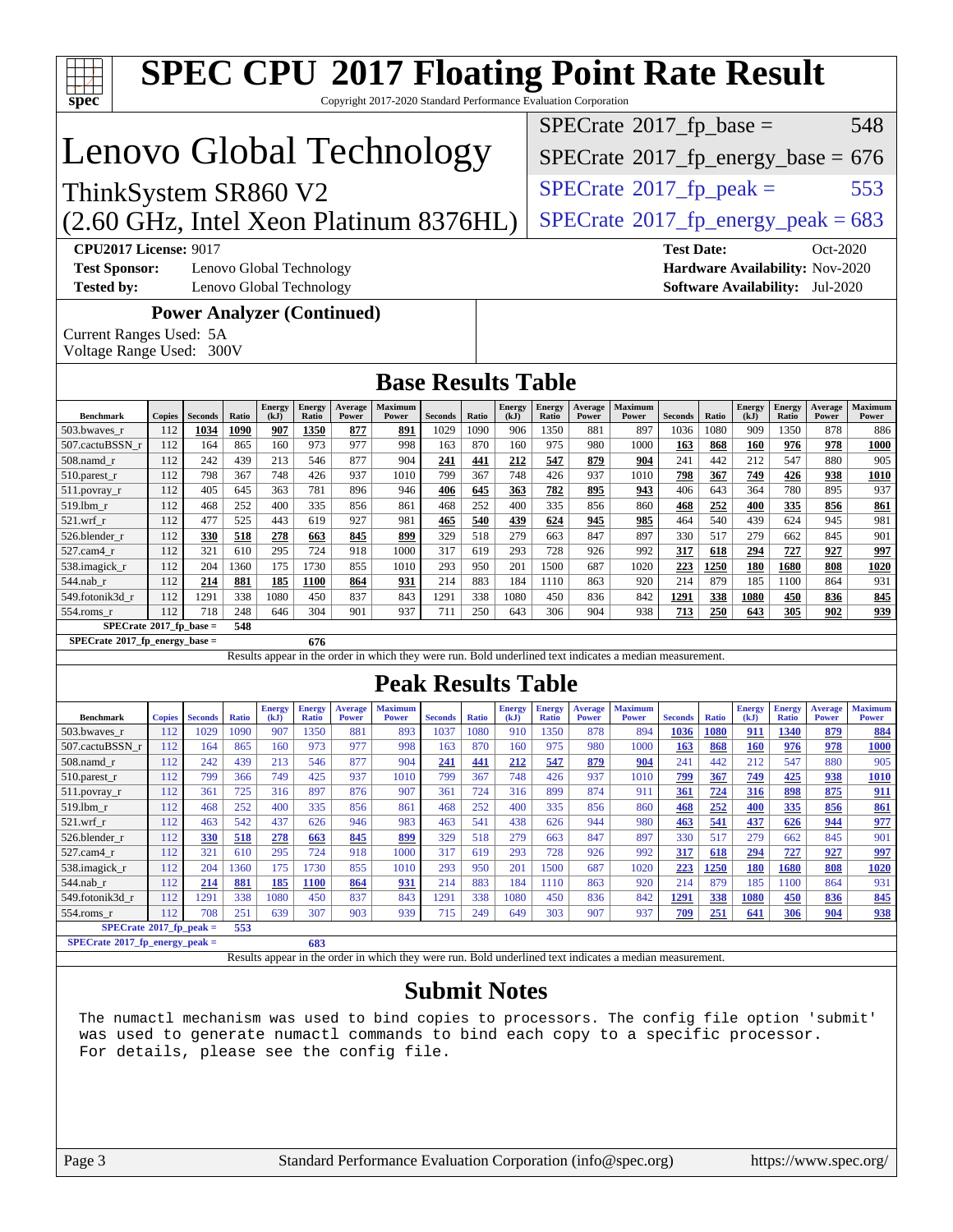

# **[SPEC CPU](http://www.spec.org/auto/cpu2017/Docs/result-fields.html#SPECCPU2017FloatingPointRateResult)[2017 Floating Point Rate Result](http://www.spec.org/auto/cpu2017/Docs/result-fields.html#SPECCPU2017FloatingPointRateResult)**

Copyright 2017-2020 Standard Performance Evaluation Corporation

## Lenovo Global Technology

 $SPECTate^{\circ}2017$ \_fp\_base = 548

 $SPECTate$ <sup>®</sup>[2017\\_fp\\_energy\\_base =](http://www.spec.org/auto/cpu2017/Docs/result-fields.html#SPECrate2017fpenergybase) 676

 $SPECTate^{\circ}2017$ \_fp\_peak = 553

 $(2.60 \text{ GHz}, \text{Intel Xeon}$  Platinum 8376HL) | [SPECrate](http://www.spec.org/auto/cpu2017/Docs/result-fields.html#SPECrate2017fpenergypeak)®[2017\\_fp\\_energy\\_peak = 6](http://www.spec.org/auto/cpu2017/Docs/result-fields.html#SPECrate2017fpenergypeak)83

**[CPU2017 License:](http://www.spec.org/auto/cpu2017/Docs/result-fields.html#CPU2017License)** 9017 **[Test Date:](http://www.spec.org/auto/cpu2017/Docs/result-fields.html#TestDate)** Oct-2020 **[Test Sponsor:](http://www.spec.org/auto/cpu2017/Docs/result-fields.html#TestSponsor)** Lenovo Global Technology **[Hardware Availability:](http://www.spec.org/auto/cpu2017/Docs/result-fields.html#HardwareAvailability)** Nov-2020 **[Tested by:](http://www.spec.org/auto/cpu2017/Docs/result-fields.html#Testedby)** Lenovo Global Technology **[Software Availability:](http://www.spec.org/auto/cpu2017/Docs/result-fields.html#SoftwareAvailability)** Jul-2020

ThinkSystem SR860 V2

### **[Operating System Notes](http://www.spec.org/auto/cpu2017/Docs/result-fields.html#OperatingSystemNotes)**

Stack size set to unlimited using "ulimit -s unlimited"

### **[Environment Variables Notes](http://www.spec.org/auto/cpu2017/Docs/result-fields.html#EnvironmentVariablesNotes)**

Environment variables set by runcpu before the start of the run: LD\_LIBRARY\_PATH = "/home/cpu2017-1.1.0-ic19.1u2/lib/intel64:/home/cpu2017-1.1.0-ic19.1u2/j e5.0.1-64" MALLOC\_CONF = "retain:true"

### **[General Notes](http://www.spec.org/auto/cpu2017/Docs/result-fields.html#GeneralNotes)**

 Binaries compiled on a system with 1x Intel Core i9-7980XE CPU + 64GB RAM memory using Redhat Enterprise Linux 8.0 Transparent Huge Pages enabled by default Prior to runcpu invocation Filesystem page cache synced and cleared with: sync; echo 3> /proc/sys/vm/drop\_caches runcpu command invoked through numactl i.e.: numactl --interleave=all runcpu <etc> NA: The test sponsor attests, as of date of publication, that CVE-2017-5754 (Meltdown) is mitigated in the system as tested and documented. Yes: The test sponsor attests, as of date of publication, that CVE-2017-5753 (Spectre variant 1) is mitigated in the system as tested and documented. Yes: The test sponsor attests, as of date of publication, that CVE-2017-5715 (Spectre variant 2) is mitigated in the system as tested and documented. jemalloc, a general purpose malloc implementation built with the RedHat Enterprise 7.5, and the system compiler gcc 4.8.5 sources available from jemalloc.net or<https://github.com/jemalloc/jemalloc/releases>

### **[Platform Notes](http://www.spec.org/auto/cpu2017/Docs/result-fields.html#PlatformNotes)**

 BIOS settings: Choose Operating Mode set to Maximum Performance and then set it to Custom Mode Turbo Mode set to Disabled CPU P-state Control set to Cooperative with Legacy C-States set to Legacy Memory Power Management set to Automatic UPI Link Disable set to Disabled 1 Link Platform Controlled Type set to Minimal Power Hyper-Threading set to Disabled SNC set to Enabled

**(Continued on next page)**

| Page 4 | Standard Performance Evaluation Corporation (info@spec.org) | https://www.spec.org/ |
|--------|-------------------------------------------------------------|-----------------------|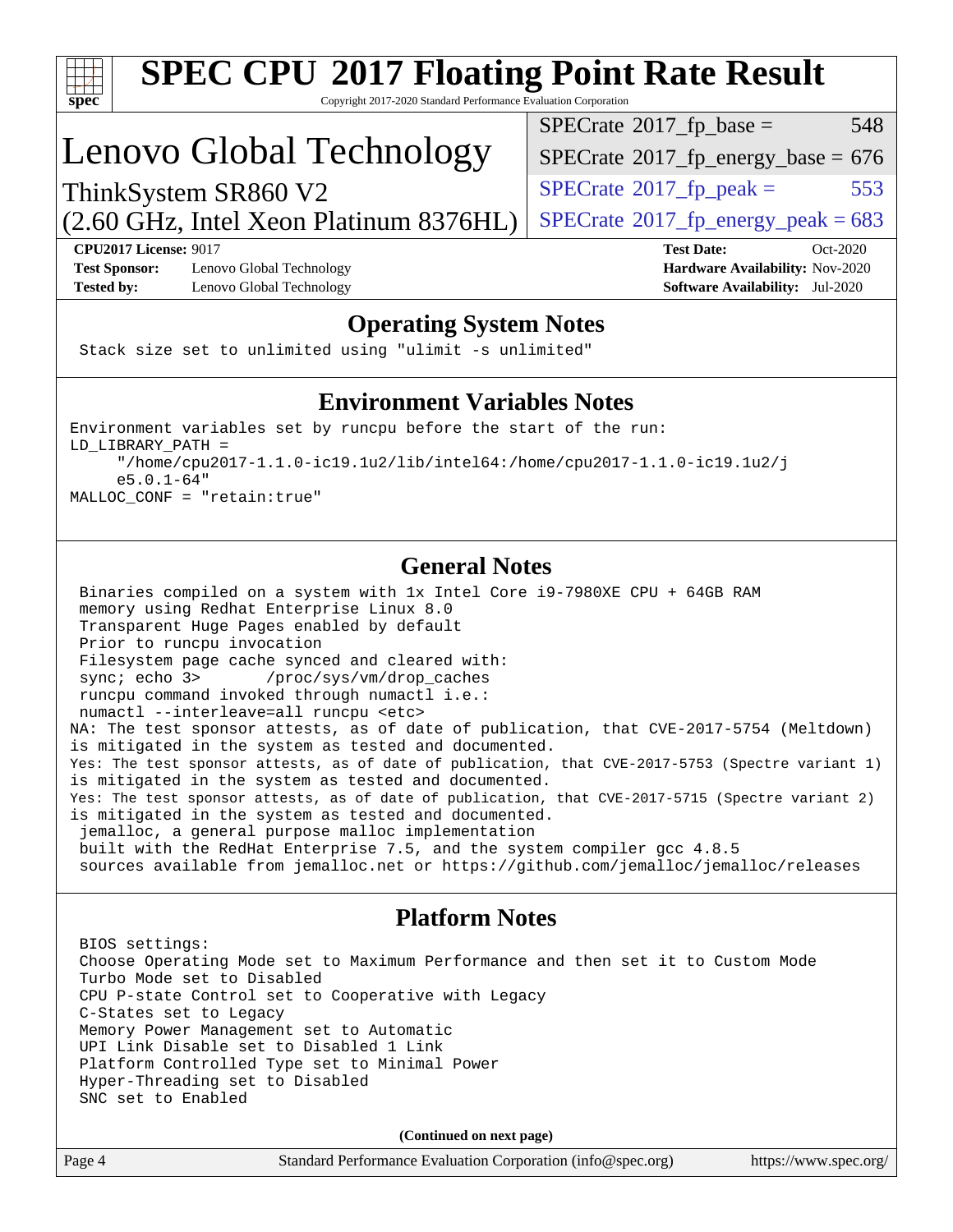| $spec^*$                                                                                                                                                                                                                                                                                      | Copyright 2017-2020 Standard Performance Evaluation Corporation                                                                       | <b>SPEC CPU®2017 Floating Point Rate Result</b>                                                                                                                                                                                                                                                                                                                                                                                                                                                                         |                                                                    |
|-----------------------------------------------------------------------------------------------------------------------------------------------------------------------------------------------------------------------------------------------------------------------------------------------|---------------------------------------------------------------------------------------------------------------------------------------|-------------------------------------------------------------------------------------------------------------------------------------------------------------------------------------------------------------------------------------------------------------------------------------------------------------------------------------------------------------------------------------------------------------------------------------------------------------------------------------------------------------------------|--------------------------------------------------------------------|
|                                                                                                                                                                                                                                                                                               |                                                                                                                                       | $SPECrate^{\circ}2017$ _fp_base =                                                                                                                                                                                                                                                                                                                                                                                                                                                                                       | 548                                                                |
| Lenovo Global Technology                                                                                                                                                                                                                                                                      |                                                                                                                                       | $SPECTate$ <sup>®</sup> 2017_fp_energy_base = 676                                                                                                                                                                                                                                                                                                                                                                                                                                                                       |                                                                    |
| ThinkSystem SR860 V2                                                                                                                                                                                                                                                                          |                                                                                                                                       | $SPECTate$ <sup>®</sup> 2017_fp_peak =                                                                                                                                                                                                                                                                                                                                                                                                                                                                                  | 553                                                                |
| (2.60 GHz, Intel Xeon Platinum 8376HL)                                                                                                                                                                                                                                                        |                                                                                                                                       | $SPECTate^{\circ}2017$ _fp_energy_peak = 683                                                                                                                                                                                                                                                                                                                                                                                                                                                                            |                                                                    |
| <b>CPU2017 License: 9017</b>                                                                                                                                                                                                                                                                  |                                                                                                                                       | <b>Test Date:</b>                                                                                                                                                                                                                                                                                                                                                                                                                                                                                                       | Oct-2020                                                           |
| <b>Test Sponsor:</b><br>Lenovo Global Technology<br><b>Tested by:</b><br>Lenovo Global Technology                                                                                                                                                                                             |                                                                                                                                       |                                                                                                                                                                                                                                                                                                                                                                                                                                                                                                                         | Hardware Availability: Nov-2020<br>Software Availability: Jul-2020 |
|                                                                                                                                                                                                                                                                                               | <b>Platform Notes (Continued)</b>                                                                                                     |                                                                                                                                                                                                                                                                                                                                                                                                                                                                                                                         |                                                                    |
| C1 Enhanced Mode set to Enabled<br>LLC dead line alloc set to Disable                                                                                                                                                                                                                         |                                                                                                                                       |                                                                                                                                                                                                                                                                                                                                                                                                                                                                                                                         |                                                                    |
| Sysinfo program /home/cpu2017-1.1.0-ic19.1u2/bin/sysinfo<br>Rev: r6365 of 2019-08-21 295195f888a3d7edble6e46a485a0011<br>running on localhost.localdomain Sun Oct 25 08:24:58 2020                                                                                                            |                                                                                                                                       |                                                                                                                                                                                                                                                                                                                                                                                                                                                                                                                         |                                                                    |
| SUT (System Under Test) info as seen by some common utilities.<br>For more information on this section, see                                                                                                                                                                                   | https://www.spec.org/cpu2017/Docs/config.html#sysinfo                                                                                 |                                                                                                                                                                                                                                                                                                                                                                                                                                                                                                                         |                                                                    |
| From /proc/cpuinfo<br>"physical id"s (chips)<br>4<br>112 "processors"<br>cpu cores : 28<br>siblings : 28<br>28 29 30<br>28 29 30<br>28 29 30<br>28 29 30                                                                                                                                      | model name: $Intel(R)$ Xeon $(R)$ Platinum 8376HL CPU @ 2.60GHz                                                                       | cores, siblings (Caution: counting these is hw and system dependent. The following<br>excerpts from /proc/cpuinfo might not be reliable. Use with caution.)<br>physical 0: cores 0 1 2 3 4 5 6 8 9 10 11 12 13 14 16 17 18 19 20 21 22 24 25 26 27<br>physical 1: cores 0 1 2 3 4 5 6 8 9 10 11 12 13 14 16 17 18 19 20 21 22 24 25 26 27<br>physical 2: cores 0 1 2 3 4 5 6 8 9 10 11 12 13 14 16 17 18 19 20 21 22 24 25 26 27<br>physical 3: cores 0 1 2 3 4 5 6 8 9 10 11 12 13 14 16 17 18 19 20 21 22 24 25 26 27 |                                                                    |
| From 1scpu:<br>Architecture:<br>$CPU$ op-mode(s):<br>Byte Order:<br>CPU(s):<br>On-line CPU(s) list: $0-111$<br>Thread( $s$ ) per core:<br>$Core(s)$ per socket:<br>Socket(s):<br>NUMA node(s):<br>Vendor ID:<br>CPU family:<br>Model:<br>Model name:<br>Stepping:<br>CPU MHz:<br>CPU max MHz: | x86_64<br>$32$ -bit, $64$ -bit<br>Little Endian<br>112<br>1<br>28<br>4<br>8<br>GenuineIntel<br>6<br>85<br>11<br>1000.045<br>2600.0000 | Intel(R) Xeon(R) Platinum 8376HL CPU @ 2.60GHz                                                                                                                                                                                                                                                                                                                                                                                                                                                                          |                                                                    |
|                                                                                                                                                                                                                                                                                               | (Continued on next page)                                                                                                              |                                                                                                                                                                                                                                                                                                                                                                                                                                                                                                                         |                                                                    |
| Page 5                                                                                                                                                                                                                                                                                        | Standard Performance Evaluation Corporation (info@spec.org)                                                                           |                                                                                                                                                                                                                                                                                                                                                                                                                                                                                                                         | https://www.spec.org/                                              |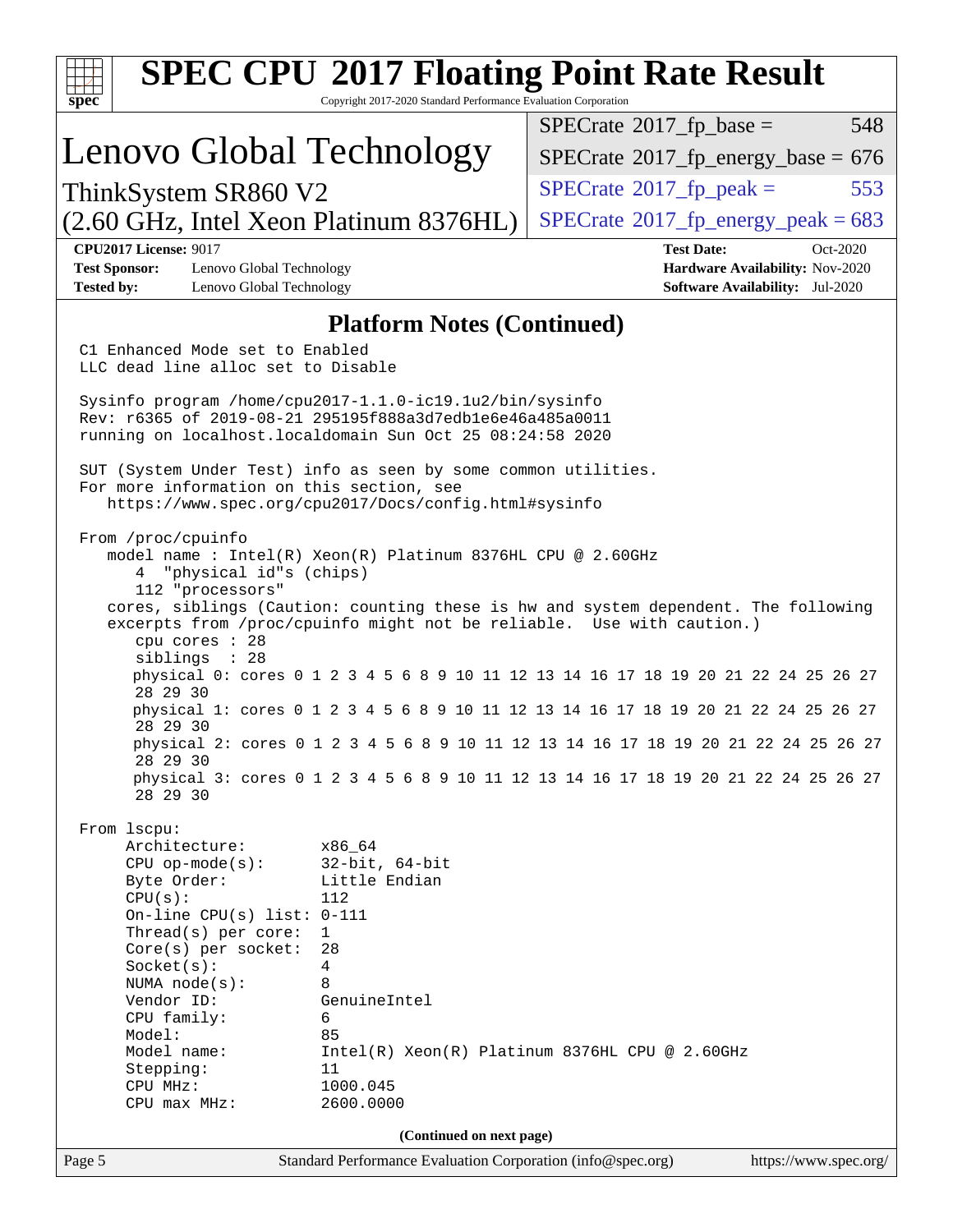| <b>SPEC CPU®2017 Floating Point Rate Result</b>                                                                                  |                                                                                                                                                                            |
|----------------------------------------------------------------------------------------------------------------------------------|----------------------------------------------------------------------------------------------------------------------------------------------------------------------------|
| Copyright 2017-2020 Standard Performance Evaluation Corporation<br>spec <sup>®</sup>                                             |                                                                                                                                                                            |
|                                                                                                                                  | $SPECrate^{\circ}2017$ _fp_base =<br>548                                                                                                                                   |
| Lenovo Global Technology                                                                                                         | $SPECTate$ <sup>®</sup> 2017_fp_energy_base = 676                                                                                                                          |
| ThinkSystem SR860 V2                                                                                                             | 553<br>$SPECrate^{\circ}2017$ _fp_peak =                                                                                                                                   |
| (2.60 GHz, Intel Xeon Platinum 8376HL)                                                                                           | $SPECTate@2017_fp\_energy\_peak = 683$                                                                                                                                     |
| <b>CPU2017 License: 9017</b>                                                                                                     | <b>Test Date:</b><br>Oct-2020                                                                                                                                              |
| <b>Test Sponsor:</b><br>Lenovo Global Technology                                                                                 | Hardware Availability: Nov-2020                                                                                                                                            |
| <b>Tested by:</b><br>Lenovo Global Technology                                                                                    | <b>Software Availability:</b> Jul-2020                                                                                                                                     |
| <b>Platform Notes (Continued)</b>                                                                                                |                                                                                                                                                                            |
| 1000.0000<br>CPU min MHz:                                                                                                        |                                                                                                                                                                            |
| 5200.00<br>BogoMIPS:<br>Virtualization:<br>$VT - x$                                                                              |                                                                                                                                                                            |
| L1d cache:<br>32K                                                                                                                |                                                                                                                                                                            |
| Lli cache:<br>32K                                                                                                                |                                                                                                                                                                            |
| L2 cache:<br>1024K                                                                                                               |                                                                                                                                                                            |
| L3 cache:<br>39424K                                                                                                              |                                                                                                                                                                            |
| NUMA node0 CPU(s):<br>$0-3, 7-9, 14-17, 21-23$<br>$4-6$ , $10-13$ , $18-20$ , $24-27$<br>NUMA nodel CPU(s):                      |                                                                                                                                                                            |
| NUMA node2 CPU(s):<br>$28 - 31, 35 - 37, 42 - 45, 49 - 51$                                                                       |                                                                                                                                                                            |
| $32 - 34, 38 - 41, 46 - 48, 52 - 55$<br>NUMA $node3$ $CPU(s)$ :                                                                  |                                                                                                                                                                            |
| NUMA $node4$ $CPU(s):$<br>$56 - 59, 63 - 65, 70 - 73, 77 - 79$<br>NUMA $node5$ $CPU(s):$<br>$60 - 62, 66 - 69, 74 - 76, 80 - 83$ |                                                                                                                                                                            |
| 84-87, 91-93, 98-101, 105-107<br>NUMA node6 CPU(s):                                                                              |                                                                                                                                                                            |
| 88-90, 94-97, 102-104, 108-111<br>NUMA node7 CPU(s):                                                                             |                                                                                                                                                                            |
| Flags:                                                                                                                           | fpu vme de pse tsc msr pae mce cx8 apic sep mtrr pge mca cmov                                                                                                              |
|                                                                                                                                  | pat pse36 clflush dts acpi mmx fxsr sse sse2 ss ht tm pbe syscall nx pdpelgb rdtscp<br>lm constant_tsc art arch_perfmon pebs bts rep_good nopl xtopology nonstop_tsc cpuid |
|                                                                                                                                  | aperfmperf pni pclmulqdq dtes64 monitor ds_cpl vmx smx est tm2 ssse3 sdbg fma cx16                                                                                         |
|                                                                                                                                  | xtpr pdcm pcid dca sse4_1 sse4_2 x2apic movbe popcnt tsc_deadline_timer aes xsave                                                                                          |
| avx f16c rdrand lahf_lm abm 3dnowprefetch cpuid_fault epb cat_13 cdp_13                                                          |                                                                                                                                                                            |
|                                                                                                                                  | invpcid_single intel_ppin ssbd mba ibrs ibpb stibp ibrs_enhanced tpr_shadow vnmi<br>flexpriority ept vpid fsgsbase tsc_adjust bmil hle avx2 smep bmi2 erms invpcid rtm     |
|                                                                                                                                  | cqm mpx rdt_a avx512f avx512dq rdseed adx smap clflushopt clwb intel_pt avx512cd                                                                                           |
|                                                                                                                                  | avx512bw avx512vl xsaveopt xsavec xgetbvl xsaves cqm_llc cqm_occup_llc cqm_mbm_total                                                                                       |
|                                                                                                                                  | cqm_mbm_local avx512_bf16 dtherm arat pln pts hwp hwp_act_window hwp_epp hwp_pkg_req                                                                                       |
| pku ospke avx512_vnni md_clear flush_lld arch_capabilities                                                                       |                                                                                                                                                                            |
| /proc/cpuinfo cache data                                                                                                         |                                                                                                                                                                            |
| cache size : 39424 KB                                                                                                            |                                                                                                                                                                            |
| From numactl --hardware WARNING: a numactl 'node' might or might not correspond to a                                             |                                                                                                                                                                            |
| physical chip.                                                                                                                   |                                                                                                                                                                            |
| $available: 8 nodes (0-7)$                                                                                                       |                                                                                                                                                                            |
| node 0 cpus: 0 1 2 3 7 8 9 14 15 16 17 21 22 23<br>node 0 size: 47970 MB                                                         |                                                                                                                                                                            |
| node 0 free: 47812 MB                                                                                                            |                                                                                                                                                                            |
| node 1 cpus: 4 5 6 10 11 12 13 18 19 20 24 25 26 27                                                                              |                                                                                                                                                                            |
| node 1 size: 48353 MB                                                                                                            |                                                                                                                                                                            |
| node 1 free: 48228 MB<br>node 2 cpus: 28 29 30 31 35 36 37 42 43 44 45 49 50 51                                                  |                                                                                                                                                                            |
| node 2 size: 48380 MB                                                                                                            |                                                                                                                                                                            |
| node 2 free: 48087 MB                                                                                                            |                                                                                                                                                                            |
| node 3 cpus: 32 33 34 38 39 40 41 46 47 48 52 53 54 55                                                                           |                                                                                                                                                                            |
| node 3 size: 48380 MB                                                                                                            |                                                                                                                                                                            |
| (Continued on next page)                                                                                                         |                                                                                                                                                                            |
| Page 6<br>Standard Performance Evaluation Corporation (info@spec.org)                                                            | https://www.spec.org/                                                                                                                                                      |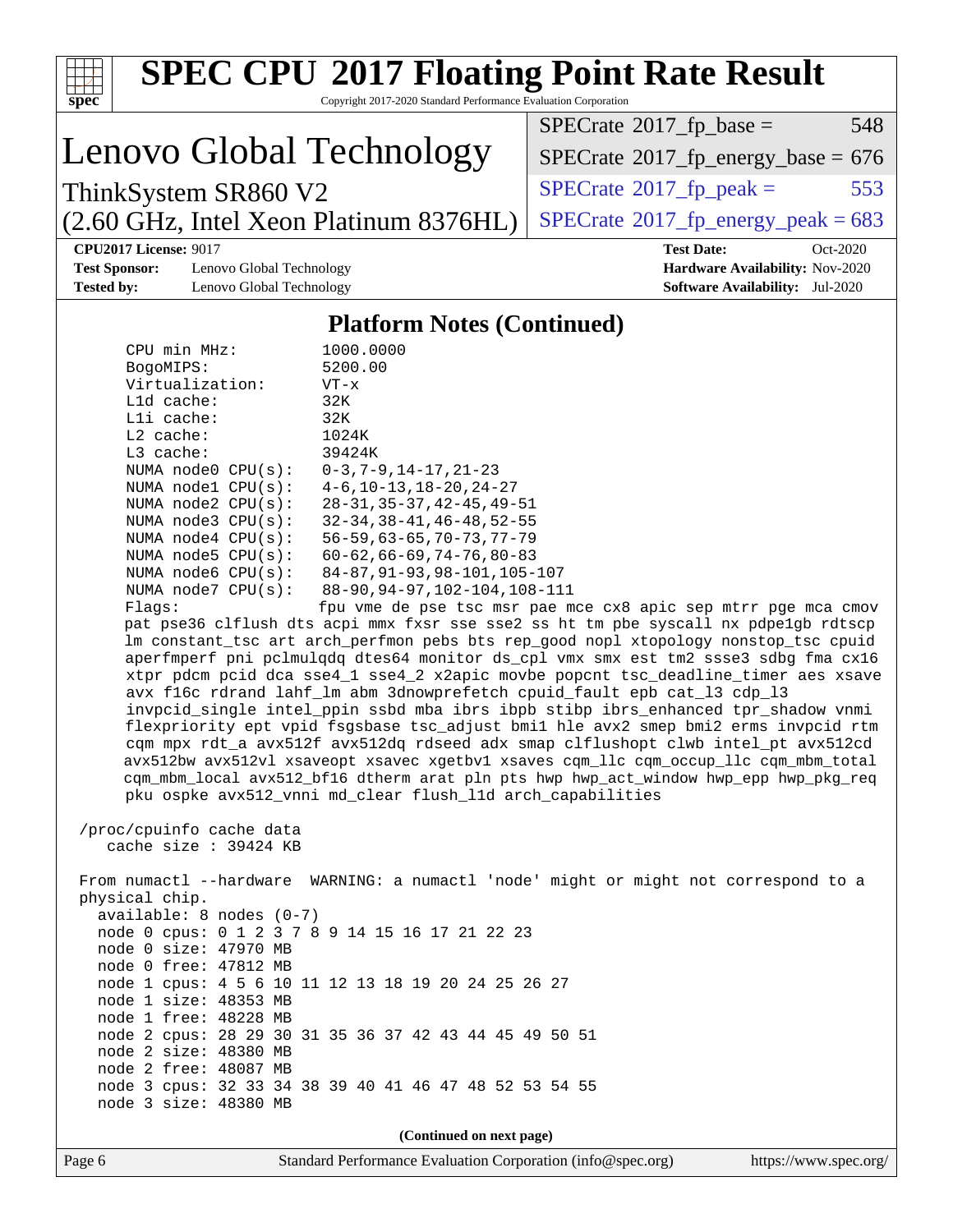| <b>SPEC CPU®2017 Floating Point Rate Result</b><br>Copyright 2017-2020 Standard Performance Evaluation Corporation<br>spec <sup>®</sup>                                                                                                                                                                                                                                                                                                                                       |                                                      |
|-------------------------------------------------------------------------------------------------------------------------------------------------------------------------------------------------------------------------------------------------------------------------------------------------------------------------------------------------------------------------------------------------------------------------------------------------------------------------------|------------------------------------------------------|
|                                                                                                                                                                                                                                                                                                                                                                                                                                                                               | $SPECrate^{\circ}2017$ _fp_base =<br>548             |
| Lenovo Global Technology                                                                                                                                                                                                                                                                                                                                                                                                                                                      | $SPECrate$ <sup>®</sup> $2017$ _fp_energy_base = 676 |
| ThinkSystem SR860 V2                                                                                                                                                                                                                                                                                                                                                                                                                                                          | $SPECrate^{\circ}2017$ _fp_peak =<br>553             |
| (2.60 GHz, Intel Xeon Platinum 8376HL)                                                                                                                                                                                                                                                                                                                                                                                                                                        | $SPECTate@2017frenergypeak = 683$                    |
| <b>CPU2017 License: 9017</b>                                                                                                                                                                                                                                                                                                                                                                                                                                                  | <b>Test Date:</b><br>Oct-2020                        |
| <b>Test Sponsor:</b><br>Lenovo Global Technology                                                                                                                                                                                                                                                                                                                                                                                                                              | Hardware Availability: Nov-2020                      |
| <b>Tested by:</b><br>Lenovo Global Technology                                                                                                                                                                                                                                                                                                                                                                                                                                 | <b>Software Availability:</b> Jul-2020               |
| <b>Platform Notes (Continued)</b>                                                                                                                                                                                                                                                                                                                                                                                                                                             |                                                      |
| node 3 free: 48264 MB<br>node 4 cpus: 56 57 58 59 63 64 65 70 71 72 73 77 78 79                                                                                                                                                                                                                                                                                                                                                                                               |                                                      |
| node 4 size: 48380 MB                                                                                                                                                                                                                                                                                                                                                                                                                                                         |                                                      |
| node 4 free: 48252 MB                                                                                                                                                                                                                                                                                                                                                                                                                                                         |                                                      |
| node 5 cpus: 60 61 62 66 67 68 69 74 75 76 80 81 82 83                                                                                                                                                                                                                                                                                                                                                                                                                        |                                                      |
| node 5 size: 48380 MB<br>node 5 free: 48196 MB                                                                                                                                                                                                                                                                                                                                                                                                                                |                                                      |
| node 6 cpus: 84 85 86 87 91 92 93 98 99 100 101 105 106 107                                                                                                                                                                                                                                                                                                                                                                                                                   |                                                      |
| node 6 size: 48380 MB                                                                                                                                                                                                                                                                                                                                                                                                                                                         |                                                      |
| node 6 free: 48248 MB<br>node 7 cpus: 88 89 90 94 95 96 97 102 103 104 108 109 110 111                                                                                                                                                                                                                                                                                                                                                                                        |                                                      |
| node 7 size: 48380 MB                                                                                                                                                                                                                                                                                                                                                                                                                                                         |                                                      |
| node 7 free: 48283 MB                                                                                                                                                                                                                                                                                                                                                                                                                                                         |                                                      |
| node distances:                                                                                                                                                                                                                                                                                                                                                                                                                                                               |                                                      |
| $\mathbf 0$<br>$\mathbf{1}$<br>node<br>2<br>3<br>4<br>-5<br>7<br>6<br>20<br>11<br>20<br>20<br>20<br>30<br>30<br>0 :<br>10                                                                                                                                                                                                                                                                                                                                                     |                                                      |
| 20<br>20<br>20<br>30<br>30<br>1:<br>11<br>10<br>20                                                                                                                                                                                                                                                                                                                                                                                                                            |                                                      |
| 20<br>20<br>11<br>30<br>20<br>20<br>2:<br>30<br>10                                                                                                                                                                                                                                                                                                                                                                                                                            |                                                      |
| 3:<br>30<br>20<br>20<br>20<br>11<br>10<br>30<br>20                                                                                                                                                                                                                                                                                                                                                                                                                            |                                                      |
| 20<br>20<br>30<br>30<br>20<br>4:<br>10<br>11<br>20<br>5:<br>20<br>30<br>11<br>20<br>20<br>30<br>10<br>20                                                                                                                                                                                                                                                                                                                                                                      |                                                      |
| 6:<br>20<br>30<br>30<br>20<br>20<br>20<br>10<br>11                                                                                                                                                                                                                                                                                                                                                                                                                            |                                                      |
| 20<br>20<br>7:<br>30<br>30<br>20<br>20<br>11<br>10                                                                                                                                                                                                                                                                                                                                                                                                                            |                                                      |
| From /proc/meminfo<br>MemTotal:<br>395885732 kB<br>HugePages_Total:<br>0<br>Hugepagesize:<br>2048 kB                                                                                                                                                                                                                                                                                                                                                                          |                                                      |
| /usr/bin/lsb_release -d<br>Red Hat Enterprise Linux release 8.2 (Ootpa)                                                                                                                                                                                                                                                                                                                                                                                                       |                                                      |
| From /etc/*release* /etc/*version*<br>os-release:<br>NAME="Red Hat Enterprise Linux"<br>VERSION="8.2 (Ootpa)"<br>ID="rhel"<br>ID_LIKE="fedora"<br>VERSION_ID="8.2"<br>PLATFORM_ID="platform:el8"<br>PRETTY_NAME="Red Hat Enterprise Linux 8.2 (Ootpa)"<br>$ANSI\_COLOR = "0:31"$<br>redhat-release: Red Hat Enterprise Linux release 8.2 (Ootpa)<br>system-release: Red Hat Enterprise Linux release 8.2 (Ootpa)<br>system-release-cpe: cpe:/o:redhat:enterprise_linux:8.2:ga |                                                      |
| (Continued on next page)                                                                                                                                                                                                                                                                                                                                                                                                                                                      |                                                      |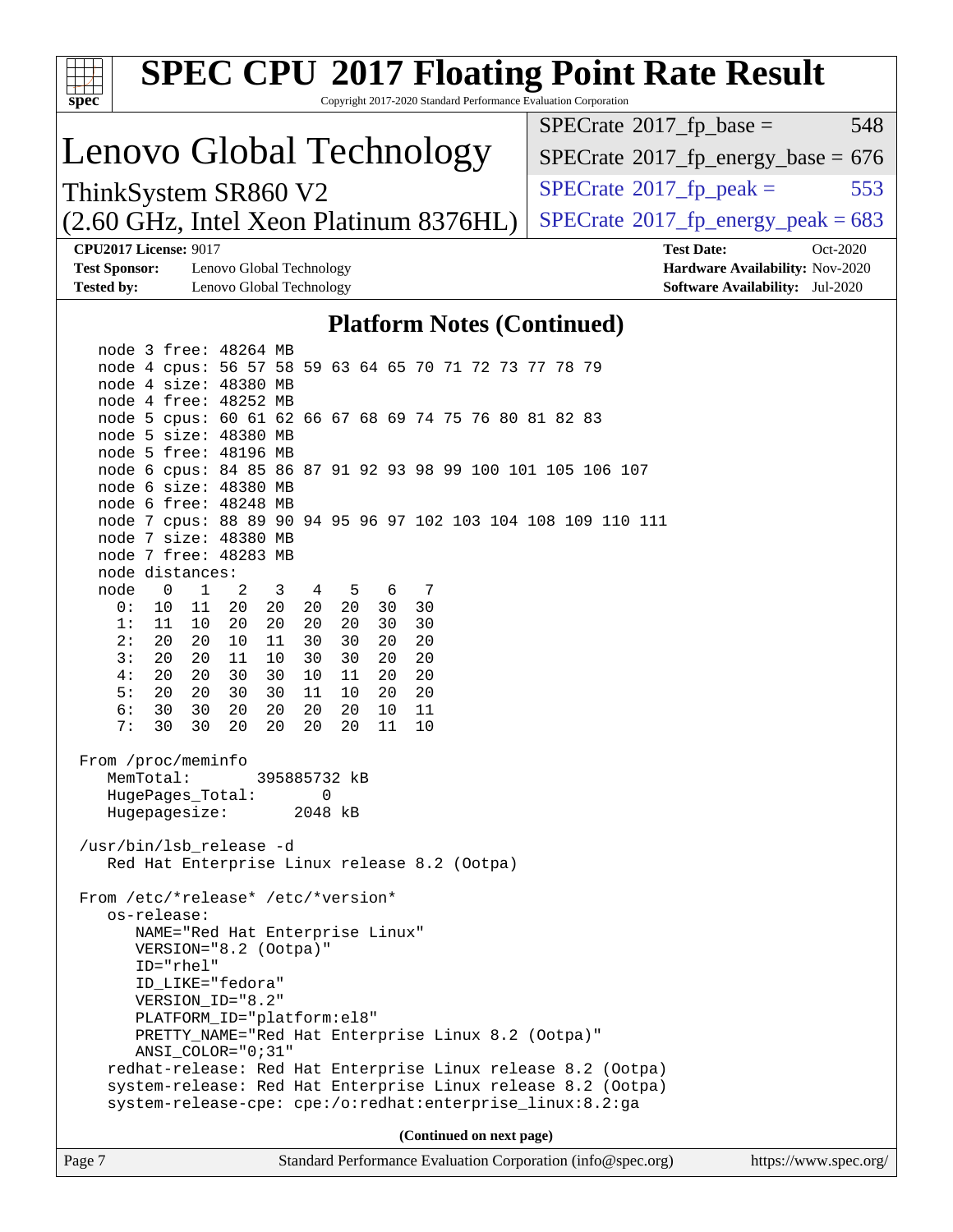| <b>SPEC CPU®2017 Floating Point Rate Result</b><br>Copyright 2017-2020 Standard Performance Evaluation Corporation<br>spec <sup>®</sup>                                                                                                                                                                                                                                                                                             |                                                                                                            |
|-------------------------------------------------------------------------------------------------------------------------------------------------------------------------------------------------------------------------------------------------------------------------------------------------------------------------------------------------------------------------------------------------------------------------------------|------------------------------------------------------------------------------------------------------------|
|                                                                                                                                                                                                                                                                                                                                                                                                                                     | $SPECrate^{\circ}2017$ _fp_base =<br>548                                                                   |
| Lenovo Global Technology                                                                                                                                                                                                                                                                                                                                                                                                            | $SPECTate$ <sup>®</sup> 2017_fp_energy_base = 676                                                          |
| ThinkSystem SR860 V2                                                                                                                                                                                                                                                                                                                                                                                                                | $SPECrate^{\circ}2017$ [p_peak =<br>553                                                                    |
| (2.60 GHz, Intel Xeon Platinum 8376HL)                                                                                                                                                                                                                                                                                                                                                                                              | $SPECTate$ <sup>®</sup> 2017_fp_energy_peak = 683                                                          |
| <b>CPU2017 License: 9017</b><br>Lenovo Global Technology<br><b>Test Sponsor:</b><br><b>Tested by:</b><br>Lenovo Global Technology                                                                                                                                                                                                                                                                                                   | <b>Test Date:</b><br>Oct-2020<br>Hardware Availability: Nov-2020<br><b>Software Availability:</b> Jul-2020 |
| <b>Platform Notes (Continued)</b>                                                                                                                                                                                                                                                                                                                                                                                                   |                                                                                                            |
|                                                                                                                                                                                                                                                                                                                                                                                                                                     |                                                                                                            |
| uname $-a$ :<br>Linux localhost.localdomain 4.18.0-193.el8.x86_64 #1 SMP Fri Mar 27 14:35:58 UTC 2020<br>x86_64 x86_64 x86_64 GNU/Linux                                                                                                                                                                                                                                                                                             |                                                                                                            |
| Kernel self-reported vulnerability status:                                                                                                                                                                                                                                                                                                                                                                                          |                                                                                                            |
| itlb_multihit:<br>CVE-2018-3620 (L1 Terminal Fault):<br>Not affected<br>Microarchitectural Data Sampling:<br>Not affected<br>CVE-2017-5754 (Meltdown):<br>Not affected<br>CVE-2018-3639 (Speculative Store Bypass): Mitigation: Speculative Store Bypass disabled                                                                                                                                                                   | Not affected<br>via prctl and seccomp                                                                      |
| $CVE-2017-5753$ (Spectre variant 1):                                                                                                                                                                                                                                                                                                                                                                                                | Mitigation: usercopy/swapgs barriers and __user<br>pointer sanitization                                    |
| $CVE-2017-5715$ (Spectre variant 2):<br>RSB filling                                                                                                                                                                                                                                                                                                                                                                                 | Mitigation: Enhanced IBRS, IBPB: conditional,                                                              |
| Not affected<br>tsx_async_abort:                                                                                                                                                                                                                                                                                                                                                                                                    |                                                                                                            |
| run-level 3 Oct 25 08:23                                                                                                                                                                                                                                                                                                                                                                                                            |                                                                                                            |
| SPEC is set to: /home/cpu2017-1.1.0-ic19.1u2<br>Used Avail Use% Mounted on<br>Filesystem<br>Type<br>Size<br>/dev/sda3<br>xfs<br>892G<br>49G 843G<br>$6\%$ /                                                                                                                                                                                                                                                                         |                                                                                                            |
| From /sys/devices/virtual/dmi/id<br>Lenovo M5E107D-1.00 09/16/2020<br>BTOS:<br>Vendor: Lenovo<br>Product: ThinkSystem SR860 V2<br>Product Family: ThinkSystem<br>Serial: none                                                                                                                                                                                                                                                       |                                                                                                            |
| Additional information from dmidecode follows. WARNING: Use caution when you interpret<br>this section. The 'dmidecode' program reads system data which is "intended to allow<br>hardware to be accurately determined", but the intent may not be met, as there are<br>frequent changes to hardware, firmware, and the "DMTF SMBIOS" standard.<br>Memory:<br>24x NO DIMM NO DIMM<br>24x SK Hynix HMA82GR7CJR8N-XN 16 GB 2 rank 3200 |                                                                                                            |
| (End of data from sysinfo program)                                                                                                                                                                                                                                                                                                                                                                                                  |                                                                                                            |
|                                                                                                                                                                                                                                                                                                                                                                                                                                     |                                                                                                            |
|                                                                                                                                                                                                                                                                                                                                                                                                                                     |                                                                                                            |
|                                                                                                                                                                                                                                                                                                                                                                                                                                     |                                                                                                            |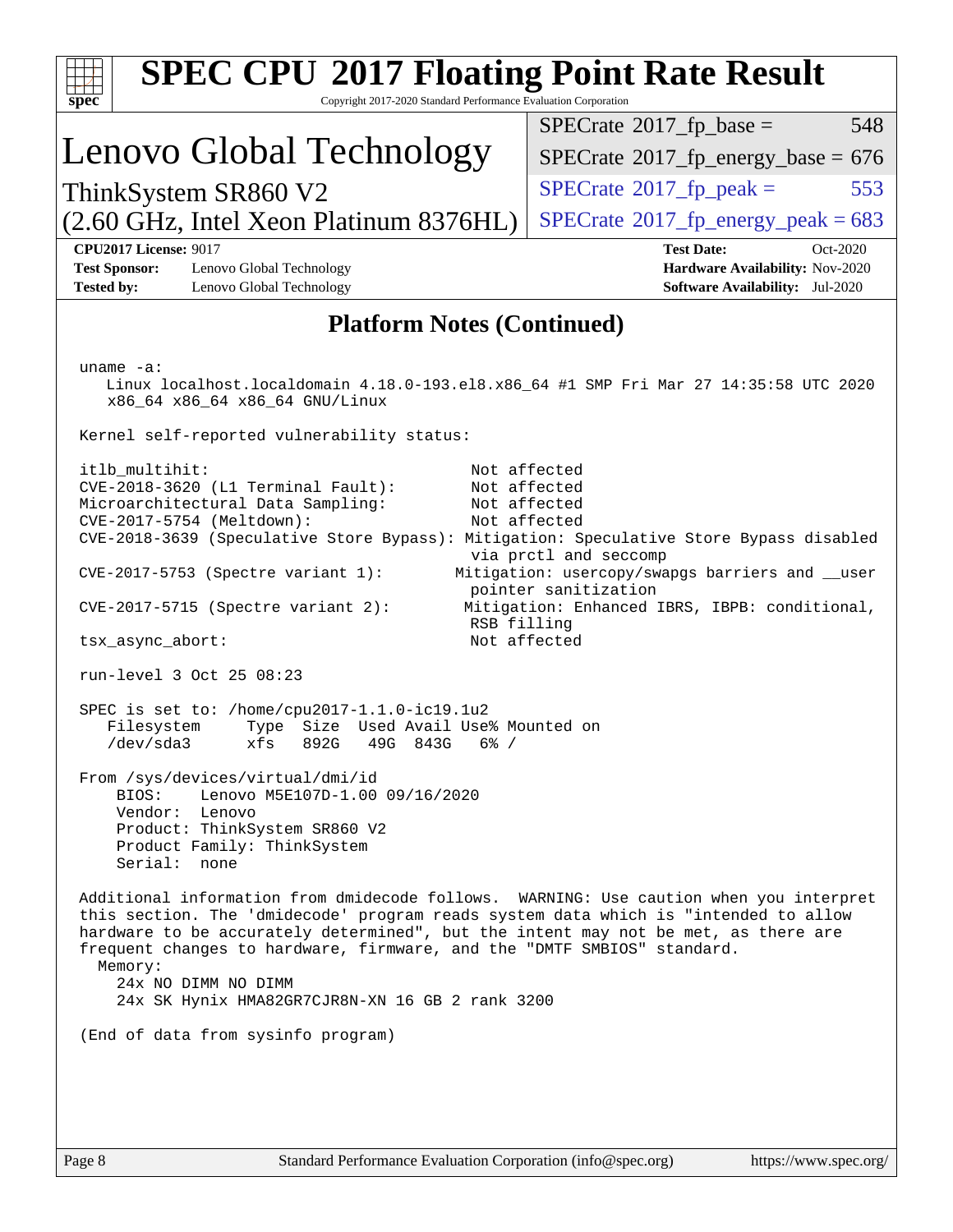| <b>SPEC CPU®2017 Floating Point Rate Result</b><br>Copyright 2017-2020 Standard Performance Evaluation Corporation<br>$spec^*$                                                                                                                                                                                                                                           |                                                                                                            |
|--------------------------------------------------------------------------------------------------------------------------------------------------------------------------------------------------------------------------------------------------------------------------------------------------------------------------------------------------------------------------|------------------------------------------------------------------------------------------------------------|
|                                                                                                                                                                                                                                                                                                                                                                          | $SPECrate^{\circ}2017$ _fp_base =<br>548                                                                   |
| Lenovo Global Technology                                                                                                                                                                                                                                                                                                                                                 | $SPECTate$ <sup>®</sup> 2017_fp_energy_base = 676                                                          |
| ThinkSystem SR860 V2                                                                                                                                                                                                                                                                                                                                                     | $SPECrate^{\circ}2017$ [p_peak =<br>553                                                                    |
| (2.60 GHz, Intel Xeon Platinum 8376HL)                                                                                                                                                                                                                                                                                                                                   | $SPECTate$ <sup>®</sup> 2017_fp_energy_peak = 683                                                          |
| <b>CPU2017 License: 9017</b><br><b>Test Sponsor:</b><br>Lenovo Global Technology<br><b>Tested by:</b><br>Lenovo Global Technology                                                                                                                                                                                                                                        | <b>Test Date:</b><br>Oct-2020<br>Hardware Availability: Nov-2020<br><b>Software Availability:</b> Jul-2020 |
| <b>Compiler Version Notes</b>                                                                                                                                                                                                                                                                                                                                            |                                                                                                            |
| 519.1bm_r(base, peak) 538.imagick_r(base, peak)<br>C<br>544.nab_r(base, peak)                                                                                                                                                                                                                                                                                            |                                                                                                            |
| $Intel(R)$ C Compiler for applications running on $Intel(R)$ 64, Version<br>19.1.2.275 Build 20200604<br>Copyright (C) 1985-2020 Intel Corporation. All rights reserved.                                                                                                                                                                                                 |                                                                                                            |
|                                                                                                                                                                                                                                                                                                                                                                          |                                                                                                            |
| 508.namd_r(base, peak) 510.parest_r(base, peak)<br>$C++$                                                                                                                                                                                                                                                                                                                 |                                                                                                            |
| $Intel(R)$ C++ Compiler for applications running on Intel(R) 64, Version<br>19.1.2.275 Build 20200604<br>Copyright (C) 1985-2020 Intel Corporation. All rights reserved.                                                                                                                                                                                                 |                                                                                                            |
| 511.povray_r(base) 526.blender_r(base, peak)<br>$C++$ , $C$                                                                                                                                                                                                                                                                                                              |                                                                                                            |
| Intel(R) $C++$ Compiler for applications running on Intel(R) 64, Version<br>19.1.2.275 Build 20200604<br>Copyright (C) 1985-2020 Intel Corporation. All rights reserved.<br>Intel(R) C Compiler for applications running on $Intel(R) 64$ , Version<br>19.1.2.275 Build 20200604<br>Copyright (C) 1985-2020 Intel Corporation. All rights reserved.                      |                                                                                                            |
| $C++$ , $C$   511.povray_r(peak)                                                                                                                                                                                                                                                                                                                                         |                                                                                                            |
| Intel(R) $C++$ Intel(R) 64 Compiler for applications running on Intel(R) 64,<br>Version 19.1.2.275 Build 20200623<br>Copyright (C) 1985-2020 Intel Corporation. All rights reserved.<br>Intel(R) C Intel(R) 64 Compiler for applications running on Intel(R) 64,<br>Version 19.1.2.275 Build 20200623<br>Copyright (C) 1985-2020 Intel Corporation. All rights reserved. |                                                                                                            |
|                                                                                                                                                                                                                                                                                                                                                                          |                                                                                                            |
| $C++$ , $C$<br>  $511. povray_r(base) 526. blender_r(base, peak)$                                                                                                                                                                                                                                                                                                        |                                                                                                            |
| Intel(R) C++ Compiler for applications running on Intel(R) 64, Version<br>19.1.2.275 Build 20200604<br>Copyright (C) 1985-2020 Intel Corporation. All rights reserved.                                                                                                                                                                                                   |                                                                                                            |
| (Continued on next page)                                                                                                                                                                                                                                                                                                                                                 |                                                                                                            |
| Page 9<br>Standard Performance Evaluation Corporation (info@spec.org)                                                                                                                                                                                                                                                                                                    | https://www.spec.org/                                                                                      |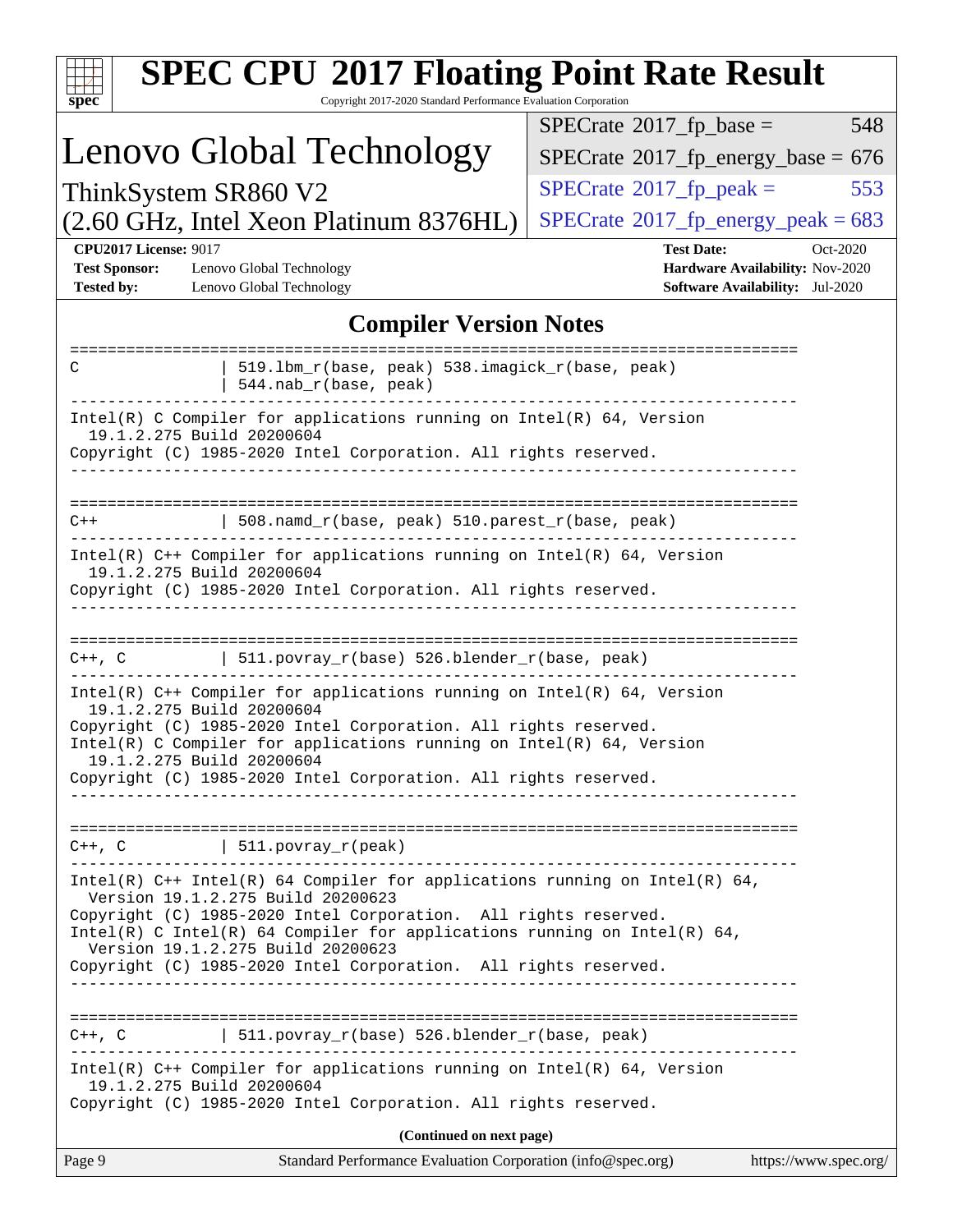| <b>SPEC CPU®2017 Floating Point Rate Result</b><br>Copyright 2017-2020 Standard Performance Evaluation Corporation<br>spec <sup>®</sup>                                                                                                                                                                                                                                                    |                                                                                                            |
|--------------------------------------------------------------------------------------------------------------------------------------------------------------------------------------------------------------------------------------------------------------------------------------------------------------------------------------------------------------------------------------------|------------------------------------------------------------------------------------------------------------|
|                                                                                                                                                                                                                                                                                                                                                                                            | $SPECrate^{\circ}2017$ _fp_base =<br>548                                                                   |
| Lenovo Global Technology                                                                                                                                                                                                                                                                                                                                                                   | $SPECTate$ <sup>®</sup> 2017_fp_energy_base = 676                                                          |
| ThinkSystem SR860 V2                                                                                                                                                                                                                                                                                                                                                                       | $SPECTate$ <sup>®</sup> 2017_fp_peak =<br>553                                                              |
| (2.60 GHz, Intel Xeon Platinum 8376HL)                                                                                                                                                                                                                                                                                                                                                     | $SPECTate$ <sup>®</sup> 2017_fp_energy_peak = 683                                                          |
| <b>CPU2017 License: 9017</b><br><b>Test Sponsor:</b><br>Lenovo Global Technology<br><b>Tested by:</b><br>Lenovo Global Technology                                                                                                                                                                                                                                                          | <b>Test Date:</b><br>Oct-2020<br>Hardware Availability: Nov-2020<br><b>Software Availability:</b> Jul-2020 |
| <b>Compiler Version Notes (Continued)</b>                                                                                                                                                                                                                                                                                                                                                  |                                                                                                            |
| Intel(R) C Compiler for applications running on $Intel(R) 64$ , Version<br>19.1.2.275 Build 20200604<br>Copyright (C) 1985-2020 Intel Corporation. All rights reserved.                                                                                                                                                                                                                    |                                                                                                            |
| $  511.povray_r(peak)$<br>C++, C                                                                                                                                                                                                                                                                                                                                                           |                                                                                                            |
| Intel(R) $C++$ Intel(R) 64 Compiler for applications running on Intel(R) 64,<br>Version 19.1.2.275 Build 20200623<br>Copyright (C) 1985-2020 Intel Corporation. All rights reserved.<br>Intel(R) C Intel(R) 64 Compiler for applications running on Intel(R) 64,<br>Version 19.1.2.275 Build 20200623<br>Copyright (C) 1985-2020 Intel Corporation. All rights reserved.<br>-------------- |                                                                                                            |
| $C++$ , C, Fortran   507.cactuBSSN_r(base, peak)<br>Intel(R) $C++$ Compiler for applications running on Intel(R) 64, Version<br>19.1.2.275 Build 20200604<br>Copyright (C) 1985-2020 Intel Corporation. All rights reserved.                                                                                                                                                               |                                                                                                            |
| Intel(R) C Compiler for applications running on Intel(R) 64, Version<br>19.1.2.275 Build 20200604<br>Copyright (C) 1985-2020 Intel Corporation. All rights reserved.<br>$Intel(R)$ Fortran Intel(R) 64 Compiler for applications running on Intel(R)<br>64, Version 19.1.2.275 Build 20200623<br>Copyright (C) 1985-2020 Intel Corporation. All rights reserved.                           |                                                                                                            |
| 503.bwaves_r(base, peak) 549.fotonik3d_r(base, peak)<br>Fortran<br>  554.roms_r(base, peak)                                                                                                                                                                                                                                                                                                | __________________________________                                                                         |
| $Intel(R)$ Fortran Intel(R) 64 Compiler for applications running on Intel(R)<br>64, Version 19.1.2.275 Build 20200623<br>Copyright (C) 1985-2020 Intel Corporation. All rights reserved.                                                                                                                                                                                                   |                                                                                                            |
| Fortran, C 521.wrf_r(base) 527.cam4_r(base, peak)                                                                                                                                                                                                                                                                                                                                          |                                                                                                            |
| Intel(R) Fortran Intel(R) 64 Compiler for applications running on Intel(R)<br>64, Version 19.1.2.275 Build 20200623<br>Copyright (C) 1985-2020 Intel Corporation. All rights reserved.                                                                                                                                                                                                     |                                                                                                            |
| (Continued on next page)                                                                                                                                                                                                                                                                                                                                                                   |                                                                                                            |
| Page 10<br>Standard Performance Evaluation Corporation (info@spec.org)                                                                                                                                                                                                                                                                                                                     | https://www.spec.org/                                                                                      |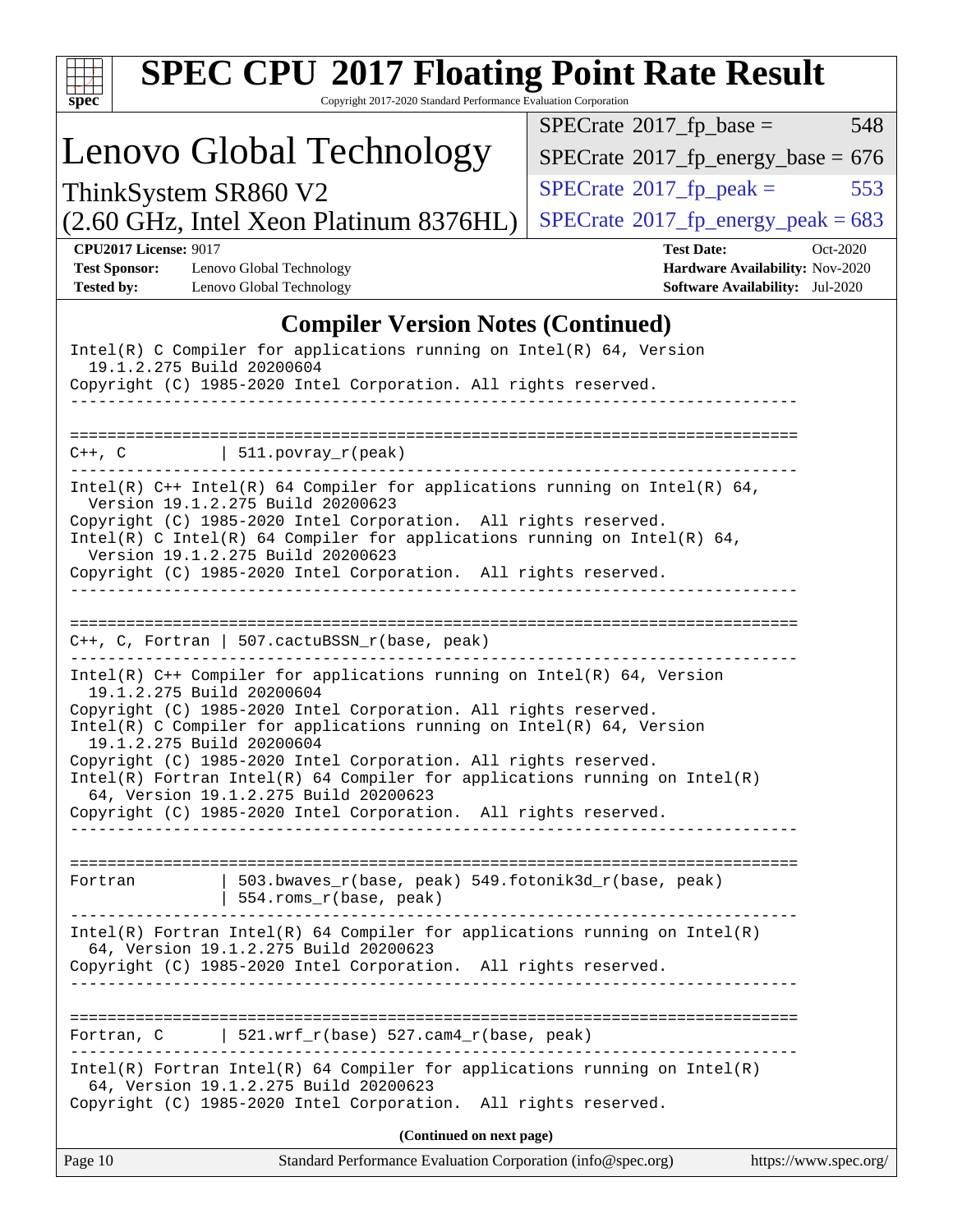| <b>SPEC CPU®2017 Floating Point Rate Result</b><br>Copyright 2017-2020 Standard Performance Evaluation Corporation<br>spec <sup>®</sup>                                                                                                                                                                                                                                                                      |                                                                                                            |
|--------------------------------------------------------------------------------------------------------------------------------------------------------------------------------------------------------------------------------------------------------------------------------------------------------------------------------------------------------------------------------------------------------------|------------------------------------------------------------------------------------------------------------|
|                                                                                                                                                                                                                                                                                                                                                                                                              | 548<br>$SPECrate^{\circ}2017$ _fp_base =                                                                   |
| Lenovo Global Technology                                                                                                                                                                                                                                                                                                                                                                                     | $SPECTate$ <sup>®</sup> 2017_fp_energy_base = 676                                                          |
| ThinkSystem SR860 V2                                                                                                                                                                                                                                                                                                                                                                                         | $SPECTate$ <sup>®</sup> 2017_fp_peak =<br>553                                                              |
| (2.60 GHz, Intel Xeon Platinum 8376HL)                                                                                                                                                                                                                                                                                                                                                                       | $SPECTate^{\circ}2017$ _fp_energy_peak = 683                                                               |
| <b>CPU2017 License: 9017</b><br><b>Test Sponsor:</b><br>Lenovo Global Technology<br><b>Tested by:</b><br>Lenovo Global Technology                                                                                                                                                                                                                                                                            | <b>Test Date:</b><br>Oct-2020<br>Hardware Availability: Nov-2020<br><b>Software Availability:</b> Jul-2020 |
| <b>Compiler Version Notes (Continued)</b>                                                                                                                                                                                                                                                                                                                                                                    |                                                                                                            |
| $Intel(R)$ C Compiler for applications running on $Intel(R)$ 64, Version<br>19.1.2.275 Build 20200604<br>Copyright (C) 1985-2020 Intel Corporation. All rights reserved.                                                                                                                                                                                                                                     |                                                                                                            |
| $\vert$ 521.wrf r(peak)<br>Fortran, C                                                                                                                                                                                                                                                                                                                                                                        |                                                                                                            |
| $Intel(R)$ Fortran Intel(R) 64 Compiler for applications running on Intel(R)<br>64, Version 19.1.2.275 Build 20200623<br>Copyright (C) 1985-2020 Intel Corporation. All rights reserved.<br>Intel(R) C Intel(R) 64 Compiler for applications running on Intel(R) 64,<br>Version 19.1.2.275 Build 20200623<br>Copyright (C) 1985-2020 Intel Corporation. All rights reserved.                                 |                                                                                                            |
| Fortran, C   521.wrf_r(base) $527.cam4_r(base, peak)$                                                                                                                                                                                                                                                                                                                                                        |                                                                                                            |
| $Intel(R)$ Fortran Intel(R) 64 Compiler for applications running on Intel(R)<br>64, Version 19.1.2.275 Build 20200623<br>Copyright (C) 1985-2020 Intel Corporation. All rights reserved.<br>Intel(R) C Compiler for applications running on Intel(R) 64, Version<br>19.1.2.275 Build 20200604<br>Copyright (C) 1985-2020 Intel Corporation. All rights reserved.                                             |                                                                                                            |
| $521.wrf_r(peak)$<br>Fortran, C                                                                                                                                                                                                                                                                                                                                                                              |                                                                                                            |
| $Intel(R)$ Fortran Intel(R) 64 Compiler for applications running on Intel(R)<br>64, Version 19.1.2.275 Build 20200623<br>Copyright (C) 1985-2020 Intel Corporation. All rights reserved.<br>Intel(R) C Intel(R) 64 Compiler for applications running on Intel(R) 64,<br>Version 19.1.2.275 Build 20200623<br>Copyright (C) 1985-2020 Intel Corporation. All rights reserved.<br>---------------------------- |                                                                                                            |
| <b>Base Compiler Invocation</b><br>C benchmarks:<br>icc                                                                                                                                                                                                                                                                                                                                                      |                                                                                                            |
| (Continued on next page)                                                                                                                                                                                                                                                                                                                                                                                     |                                                                                                            |
| Standard Performance Evaluation Corporation (info@spec.org)<br>Page 11                                                                                                                                                                                                                                                                                                                                       | https://www.spec.org/                                                                                      |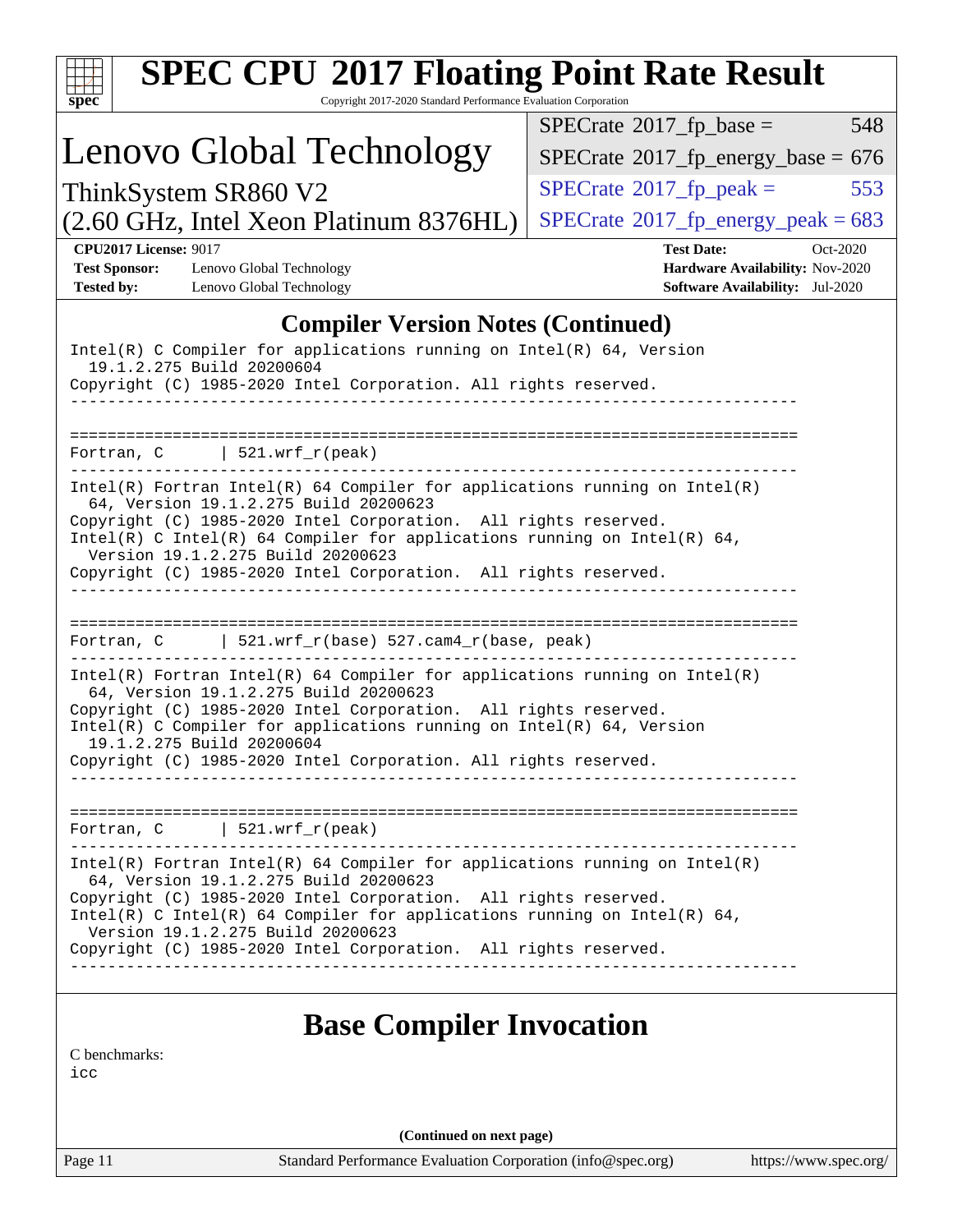

# **[SPEC CPU](http://www.spec.org/auto/cpu2017/Docs/result-fields.html#SPECCPU2017FloatingPointRateResult)[2017 Floating Point Rate Result](http://www.spec.org/auto/cpu2017/Docs/result-fields.html#SPECCPU2017FloatingPointRateResult)**

Copyright 2017-2020 Standard Performance Evaluation Corporation

# Lenovo Global Technology

 $SPECTate^{\circ}2017$ \_fp\_base = 548

 $SPECTate$ <sup>®</sup>[2017\\_fp\\_energy\\_base =](http://www.spec.org/auto/cpu2017/Docs/result-fields.html#SPECrate2017fpenergybase) 676

 $SPECTate$ <sup>®</sup>[2017\\_fp\\_energy\\_peak = 6](http://www.spec.org/auto/cpu2017/Docs/result-fields.html#SPECrate2017fpenergypeak)83

 $SPECTate@2017<sub>fr</sub> peak = 553$ 

(2.60 GHz, Intel Xeon Platinum 8376HL) ThinkSystem SR860 V2

**[CPU2017 License:](http://www.spec.org/auto/cpu2017/Docs/result-fields.html#CPU2017License)** 9017 **[Test Date:](http://www.spec.org/auto/cpu2017/Docs/result-fields.html#TestDate)** Oct-2020 **[Test Sponsor:](http://www.spec.org/auto/cpu2017/Docs/result-fields.html#TestSponsor)** Lenovo Global Technology **[Hardware Availability:](http://www.spec.org/auto/cpu2017/Docs/result-fields.html#HardwareAvailability)** Nov-2020 **[Tested by:](http://www.spec.org/auto/cpu2017/Docs/result-fields.html#Testedby)** Lenovo Global Technology **[Software Availability:](http://www.spec.org/auto/cpu2017/Docs/result-fields.html#SoftwareAvailability)** Jul-2020

## **[Base Compiler Invocation \(Continued\)](http://www.spec.org/auto/cpu2017/Docs/result-fields.html#BaseCompilerInvocation)**

[C++ benchmarks:](http://www.spec.org/auto/cpu2017/Docs/result-fields.html#CXXbenchmarks) [icpc](http://www.spec.org/cpu2017/results/res2020q4/cpu2017-20201026-24303.flags.html#user_CXXbase_intel_icpc_c510b6838c7f56d33e37e94d029a35b4a7bccf4766a728ee175e80a419847e808290a9b78be685c44ab727ea267ec2f070ec5dc83b407c0218cded6866a35d07)

[Fortran benchmarks](http://www.spec.org/auto/cpu2017/Docs/result-fields.html#Fortranbenchmarks): [ifort](http://www.spec.org/cpu2017/results/res2020q4/cpu2017-20201026-24303.flags.html#user_FCbase_intel_ifort_8111460550e3ca792625aed983ce982f94888b8b503583aa7ba2b8303487b4d8a21a13e7191a45c5fd58ff318f48f9492884d4413fa793fd88dd292cad7027ca)

[Benchmarks using both Fortran and C](http://www.spec.org/auto/cpu2017/Docs/result-fields.html#BenchmarksusingbothFortranandC): [ifort](http://www.spec.org/cpu2017/results/res2020q4/cpu2017-20201026-24303.flags.html#user_CC_FCbase_intel_ifort_8111460550e3ca792625aed983ce982f94888b8b503583aa7ba2b8303487b4d8a21a13e7191a45c5fd58ff318f48f9492884d4413fa793fd88dd292cad7027ca) [icc](http://www.spec.org/cpu2017/results/res2020q4/cpu2017-20201026-24303.flags.html#user_CC_FCbase_intel_icc_66fc1ee009f7361af1fbd72ca7dcefbb700085f36577c54f309893dd4ec40d12360134090235512931783d35fd58c0460139e722d5067c5574d8eaf2b3e37e92)

[Benchmarks using both C and C++](http://www.spec.org/auto/cpu2017/Docs/result-fields.html#BenchmarksusingbothCandCXX): [icpc](http://www.spec.org/cpu2017/results/res2020q4/cpu2017-20201026-24303.flags.html#user_CC_CXXbase_intel_icpc_c510b6838c7f56d33e37e94d029a35b4a7bccf4766a728ee175e80a419847e808290a9b78be685c44ab727ea267ec2f070ec5dc83b407c0218cded6866a35d07) [icc](http://www.spec.org/cpu2017/results/res2020q4/cpu2017-20201026-24303.flags.html#user_CC_CXXbase_intel_icc_66fc1ee009f7361af1fbd72ca7dcefbb700085f36577c54f309893dd4ec40d12360134090235512931783d35fd58c0460139e722d5067c5574d8eaf2b3e37e92)

[Benchmarks using Fortran, C, and C++:](http://www.spec.org/auto/cpu2017/Docs/result-fields.html#BenchmarksusingFortranCandCXX) [icpc](http://www.spec.org/cpu2017/results/res2020q4/cpu2017-20201026-24303.flags.html#user_CC_CXX_FCbase_intel_icpc_c510b6838c7f56d33e37e94d029a35b4a7bccf4766a728ee175e80a419847e808290a9b78be685c44ab727ea267ec2f070ec5dc83b407c0218cded6866a35d07) [icc](http://www.spec.org/cpu2017/results/res2020q4/cpu2017-20201026-24303.flags.html#user_CC_CXX_FCbase_intel_icc_66fc1ee009f7361af1fbd72ca7dcefbb700085f36577c54f309893dd4ec40d12360134090235512931783d35fd58c0460139e722d5067c5574d8eaf2b3e37e92) [ifort](http://www.spec.org/cpu2017/results/res2020q4/cpu2017-20201026-24303.flags.html#user_CC_CXX_FCbase_intel_ifort_8111460550e3ca792625aed983ce982f94888b8b503583aa7ba2b8303487b4d8a21a13e7191a45c5fd58ff318f48f9492884d4413fa793fd88dd292cad7027ca)

## **[Base Portability Flags](http://www.spec.org/auto/cpu2017/Docs/result-fields.html#BasePortabilityFlags)**

 503.bwaves\_r: [-DSPEC\\_LP64](http://www.spec.org/cpu2017/results/res2020q4/cpu2017-20201026-24303.flags.html#suite_basePORTABILITY503_bwaves_r_DSPEC_LP64) 507.cactuBSSN\_r: [-DSPEC\\_LP64](http://www.spec.org/cpu2017/results/res2020q4/cpu2017-20201026-24303.flags.html#suite_basePORTABILITY507_cactuBSSN_r_DSPEC_LP64) 508.namd\_r: [-DSPEC\\_LP64](http://www.spec.org/cpu2017/results/res2020q4/cpu2017-20201026-24303.flags.html#suite_basePORTABILITY508_namd_r_DSPEC_LP64) 510.parest\_r: [-DSPEC\\_LP64](http://www.spec.org/cpu2017/results/res2020q4/cpu2017-20201026-24303.flags.html#suite_basePORTABILITY510_parest_r_DSPEC_LP64) 511.povray\_r: [-DSPEC\\_LP64](http://www.spec.org/cpu2017/results/res2020q4/cpu2017-20201026-24303.flags.html#suite_basePORTABILITY511_povray_r_DSPEC_LP64) 519.lbm\_r: [-DSPEC\\_LP64](http://www.spec.org/cpu2017/results/res2020q4/cpu2017-20201026-24303.flags.html#suite_basePORTABILITY519_lbm_r_DSPEC_LP64) 521.wrf\_r: [-DSPEC\\_LP64](http://www.spec.org/cpu2017/results/res2020q4/cpu2017-20201026-24303.flags.html#suite_basePORTABILITY521_wrf_r_DSPEC_LP64) [-DSPEC\\_CASE\\_FLAG](http://www.spec.org/cpu2017/results/res2020q4/cpu2017-20201026-24303.flags.html#b521.wrf_r_baseCPORTABILITY_DSPEC_CASE_FLAG) [-convert big\\_endian](http://www.spec.org/cpu2017/results/res2020q4/cpu2017-20201026-24303.flags.html#user_baseFPORTABILITY521_wrf_r_convert_big_endian_c3194028bc08c63ac5d04de18c48ce6d347e4e562e8892b8bdbdc0214820426deb8554edfa529a3fb25a586e65a3d812c835984020483e7e73212c4d31a38223) 526.blender\_r: [-DSPEC\\_LP64](http://www.spec.org/cpu2017/results/res2020q4/cpu2017-20201026-24303.flags.html#suite_basePORTABILITY526_blender_r_DSPEC_LP64) [-DSPEC\\_LINUX](http://www.spec.org/cpu2017/results/res2020q4/cpu2017-20201026-24303.flags.html#b526.blender_r_baseCPORTABILITY_DSPEC_LINUX) [-funsigned-char](http://www.spec.org/cpu2017/results/res2020q4/cpu2017-20201026-24303.flags.html#user_baseCPORTABILITY526_blender_r_force_uchar_40c60f00ab013830e2dd6774aeded3ff59883ba5a1fc5fc14077f794d777847726e2a5858cbc7672e36e1b067e7e5c1d9a74f7176df07886a243d7cc18edfe67) 527.cam4\_r: [-DSPEC\\_LP64](http://www.spec.org/cpu2017/results/res2020q4/cpu2017-20201026-24303.flags.html#suite_basePORTABILITY527_cam4_r_DSPEC_LP64) [-DSPEC\\_CASE\\_FLAG](http://www.spec.org/cpu2017/results/res2020q4/cpu2017-20201026-24303.flags.html#b527.cam4_r_baseCPORTABILITY_DSPEC_CASE_FLAG) 538.imagick\_r: [-DSPEC\\_LP64](http://www.spec.org/cpu2017/results/res2020q4/cpu2017-20201026-24303.flags.html#suite_basePORTABILITY538_imagick_r_DSPEC_LP64) 544.nab\_r: [-DSPEC\\_LP64](http://www.spec.org/cpu2017/results/res2020q4/cpu2017-20201026-24303.flags.html#suite_basePORTABILITY544_nab_r_DSPEC_LP64) 549.fotonik3d\_r: [-DSPEC\\_LP64](http://www.spec.org/cpu2017/results/res2020q4/cpu2017-20201026-24303.flags.html#suite_basePORTABILITY549_fotonik3d_r_DSPEC_LP64) 554.roms\_r: [-DSPEC\\_LP64](http://www.spec.org/cpu2017/results/res2020q4/cpu2017-20201026-24303.flags.html#suite_basePORTABILITY554_roms_r_DSPEC_LP64)

## **[Base Optimization Flags](http://www.spec.org/auto/cpu2017/Docs/result-fields.html#BaseOptimizationFlags)**

#### [C benchmarks](http://www.spec.org/auto/cpu2017/Docs/result-fields.html#Cbenchmarks):

[-m64](http://www.spec.org/cpu2017/results/res2020q4/cpu2017-20201026-24303.flags.html#user_CCbase_m64-icc) [-qnextgen](http://www.spec.org/cpu2017/results/res2020q4/cpu2017-20201026-24303.flags.html#user_CCbase_f-qnextgen) [-std=c11](http://www.spec.org/cpu2017/results/res2020q4/cpu2017-20201026-24303.flags.html#user_CCbase_std-icc-std_0e1c27790398a4642dfca32ffe6c27b5796f9c2d2676156f2e42c9c44eaad0c049b1cdb667a270c34d979996257aeb8fc440bfb01818dbc9357bd9d174cb8524) [-Wl,-plugin-opt=-x86-branches-within-32B-boundaries](http://www.spec.org/cpu2017/results/res2020q4/cpu2017-20201026-24303.flags.html#user_CCbase_f-x86-branches-within-32B-boundaries_0098b4e4317ae60947b7b728078a624952a08ac37a3c797dfb4ffeb399e0c61a9dd0f2f44ce917e9361fb9076ccb15e7824594512dd315205382d84209e912f3) [-Wl,-z,muldefs](http://www.spec.org/cpu2017/results/res2020q4/cpu2017-20201026-24303.flags.html#user_CCbase_link_force_multiple1_b4cbdb97b34bdee9ceefcfe54f4c8ea74255f0b02a4b23e853cdb0e18eb4525ac79b5a88067c842dd0ee6996c24547a27a4b99331201badda8798ef8a743f577) [-xCORE-AVX512](http://www.spec.org/cpu2017/results/res2020q4/cpu2017-20201026-24303.flags.html#user_CCbase_f-xCORE-AVX512) [-Ofast](http://www.spec.org/cpu2017/results/res2020q4/cpu2017-20201026-24303.flags.html#user_CCbase_f-Ofast) [-ffast-math](http://www.spec.org/cpu2017/results/res2020q4/cpu2017-20201026-24303.flags.html#user_CCbase_f-ffast-math) [-flto](http://www.spec.org/cpu2017/results/res2020q4/cpu2017-20201026-24303.flags.html#user_CCbase_f-flto) [-mfpmath=sse](http://www.spec.org/cpu2017/results/res2020q4/cpu2017-20201026-24303.flags.html#user_CCbase_f-mfpmath_70eb8fac26bde974f8ab713bc9086c5621c0b8d2f6c86f38af0bd7062540daf19db5f3a066d8c6684be05d84c9b6322eb3b5be6619d967835195b93d6c02afa1) [-funroll-loops](http://www.spec.org/cpu2017/results/res2020q4/cpu2017-20201026-24303.flags.html#user_CCbase_f-funroll-loops) [-qopt-mem-layout-trans=4](http://www.spec.org/cpu2017/results/res2020q4/cpu2017-20201026-24303.flags.html#user_CCbase_f-qopt-mem-layout-trans_fa39e755916c150a61361b7846f310bcdf6f04e385ef281cadf3647acec3f0ae266d1a1d22d972a7087a248fd4e6ca390a3634700869573d231a252c784941a8) [-L/usr/local/jemalloc64-5.0.1/lib](http://www.spec.org/cpu2017/results/res2020q4/cpu2017-20201026-24303.flags.html#user_CCbase_jemalloc_link_path64_1_cc289568b1a6c0fd3b62c91b824c27fcb5af5e8098e6ad028160d21144ef1b8aef3170d2acf0bee98a8da324cfe4f67d0a3d0c4cc4673d993d694dc2a0df248b) [-ljemalloc](http://www.spec.org/cpu2017/results/res2020q4/cpu2017-20201026-24303.flags.html#user_CCbase_jemalloc_link_lib_d1249b907c500fa1c0672f44f562e3d0f79738ae9e3c4a9c376d49f265a04b9c99b167ecedbf6711b3085be911c67ff61f150a17b3472be731631ba4d0471706)

**(Continued on next page)**

Page 12 Standard Performance Evaluation Corporation [\(info@spec.org\)](mailto:info@spec.org) <https://www.spec.org/>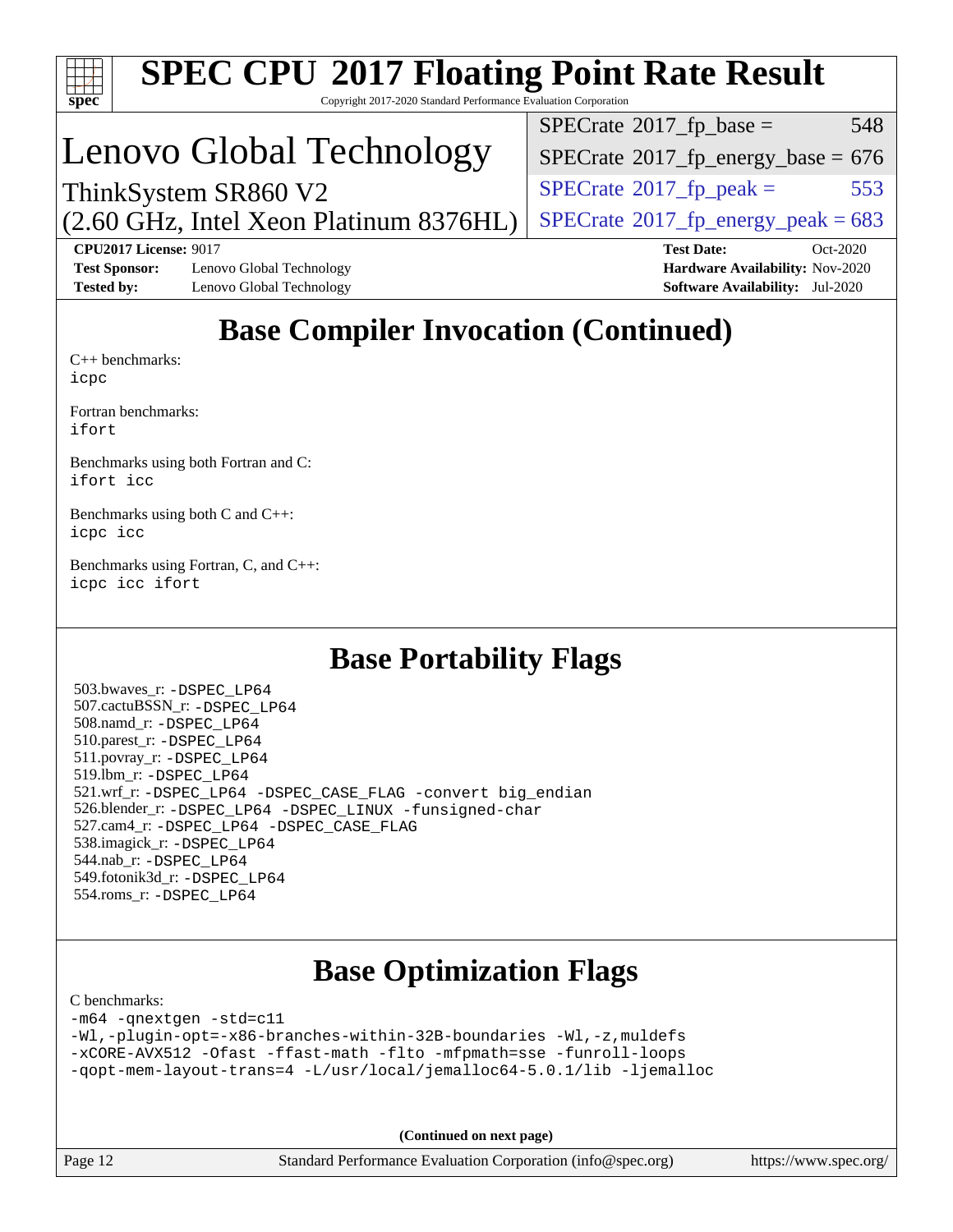

# **[SPEC CPU](http://www.spec.org/auto/cpu2017/Docs/result-fields.html#SPECCPU2017FloatingPointRateResult)[2017 Floating Point Rate Result](http://www.spec.org/auto/cpu2017/Docs/result-fields.html#SPECCPU2017FloatingPointRateResult)**

Copyright 2017-2020 Standard Performance Evaluation Corporation

# Lenovo Global Technology

 $SPECTate^{\circ}2017$ \_fp\_base = 548

 $SPECTate$ <sup>®</sup>[2017\\_fp\\_energy\\_base =](http://www.spec.org/auto/cpu2017/Docs/result-fields.html#SPECrate2017fpenergybase) 676

 $SPECTate@2017<sub>fr</sub> peak = 553$ 

(2.60 GHz, Intel Xeon Platinum 8376HL) ThinkSystem SR860 V2

 $SPECTate^{\circ}2017$ \_fp\_energy\_peak = 683 **[CPU2017 License:](http://www.spec.org/auto/cpu2017/Docs/result-fields.html#CPU2017License)** 9017 **[Test Date:](http://www.spec.org/auto/cpu2017/Docs/result-fields.html#TestDate)** Oct-2020

**[Test Sponsor:](http://www.spec.org/auto/cpu2017/Docs/result-fields.html#TestSponsor)** Lenovo Global Technology **[Hardware Availability:](http://www.spec.org/auto/cpu2017/Docs/result-fields.html#HardwareAvailability)** Nov-2020 **[Tested by:](http://www.spec.org/auto/cpu2017/Docs/result-fields.html#Testedby)** Lenovo Global Technology **[Software Availability:](http://www.spec.org/auto/cpu2017/Docs/result-fields.html#SoftwareAvailability)** Jul-2020

## **[Base Optimization Flags \(Continued\)](http://www.spec.org/auto/cpu2017/Docs/result-fields.html#BaseOptimizationFlags)**

#### [C++ benchmarks:](http://www.spec.org/auto/cpu2017/Docs/result-fields.html#CXXbenchmarks)

[-m64](http://www.spec.org/cpu2017/results/res2020q4/cpu2017-20201026-24303.flags.html#user_CXXbase_m64-icc) [-qnextgen](http://www.spec.org/cpu2017/results/res2020q4/cpu2017-20201026-24303.flags.html#user_CXXbase_f-qnextgen) [-Wl,-plugin-opt=-x86-branches-within-32B-boundaries](http://www.spec.org/cpu2017/results/res2020q4/cpu2017-20201026-24303.flags.html#user_CXXbase_f-x86-branches-within-32B-boundaries_0098b4e4317ae60947b7b728078a624952a08ac37a3c797dfb4ffeb399e0c61a9dd0f2f44ce917e9361fb9076ccb15e7824594512dd315205382d84209e912f3) [-Wl,-z,muldefs](http://www.spec.org/cpu2017/results/res2020q4/cpu2017-20201026-24303.flags.html#user_CXXbase_link_force_multiple1_b4cbdb97b34bdee9ceefcfe54f4c8ea74255f0b02a4b23e853cdb0e18eb4525ac79b5a88067c842dd0ee6996c24547a27a4b99331201badda8798ef8a743f577) [-xCORE-AVX512](http://www.spec.org/cpu2017/results/res2020q4/cpu2017-20201026-24303.flags.html#user_CXXbase_f-xCORE-AVX512) [-Ofast](http://www.spec.org/cpu2017/results/res2020q4/cpu2017-20201026-24303.flags.html#user_CXXbase_f-Ofast) [-ffast-math](http://www.spec.org/cpu2017/results/res2020q4/cpu2017-20201026-24303.flags.html#user_CXXbase_f-ffast-math) [-flto](http://www.spec.org/cpu2017/results/res2020q4/cpu2017-20201026-24303.flags.html#user_CXXbase_f-flto) [-mfpmath=sse](http://www.spec.org/cpu2017/results/res2020q4/cpu2017-20201026-24303.flags.html#user_CXXbase_f-mfpmath_70eb8fac26bde974f8ab713bc9086c5621c0b8d2f6c86f38af0bd7062540daf19db5f3a066d8c6684be05d84c9b6322eb3b5be6619d967835195b93d6c02afa1) [-funroll-loops](http://www.spec.org/cpu2017/results/res2020q4/cpu2017-20201026-24303.flags.html#user_CXXbase_f-funroll-loops) [-qopt-mem-layout-trans=4](http://www.spec.org/cpu2017/results/res2020q4/cpu2017-20201026-24303.flags.html#user_CXXbase_f-qopt-mem-layout-trans_fa39e755916c150a61361b7846f310bcdf6f04e385ef281cadf3647acec3f0ae266d1a1d22d972a7087a248fd4e6ca390a3634700869573d231a252c784941a8) [-L/usr/local/jemalloc64-5.0.1/lib](http://www.spec.org/cpu2017/results/res2020q4/cpu2017-20201026-24303.flags.html#user_CXXbase_jemalloc_link_path64_1_cc289568b1a6c0fd3b62c91b824c27fcb5af5e8098e6ad028160d21144ef1b8aef3170d2acf0bee98a8da324cfe4f67d0a3d0c4cc4673d993d694dc2a0df248b) [-ljemalloc](http://www.spec.org/cpu2017/results/res2020q4/cpu2017-20201026-24303.flags.html#user_CXXbase_jemalloc_link_lib_d1249b907c500fa1c0672f44f562e3d0f79738ae9e3c4a9c376d49f265a04b9c99b167ecedbf6711b3085be911c67ff61f150a17b3472be731631ba4d0471706)

[Fortran benchmarks](http://www.spec.org/auto/cpu2017/Docs/result-fields.html#Fortranbenchmarks):

```
-m64 -Wl,-plugin-opt=-x86-branches-within-32B-boundaries -Wl,-z,muldefs
-xCORE-AVX512 -O3 -ipo -no-prec-div -qopt-prefetch
-ffinite-math-only -qopt-multiple-gather-scatter-by-shuffles
-qopt-mem-layout-trans=4 -nostandard-realloc-lhs -align array32byte
-auto -mbranches-within-32B-boundaries
-L/usr/local/jemalloc64-5.0.1/lib -ljemalloc
```
#### [Benchmarks using both Fortran and C](http://www.spec.org/auto/cpu2017/Docs/result-fields.html#BenchmarksusingbothFortranandC):

```
-m64 -qnextgen -std=c11
-Wl,-plugin-opt=-x86-branches-within-32B-boundaries -Wl,-z,muldefs
-xCORE-AVX512 -Ofast -ffast-math -flto -mfpmath=sse -funroll-loops
-qopt-mem-layout-trans=4 -O3 -ipo -no-prec-div -qopt-prefetch
-ffinite-math-only -qopt-multiple-gather-scatter-by-shuffles
-nostandard-realloc-lhs -align array32byte -auto
-mbranches-within-32B-boundaries -L/usr/local/jemalloc64-5.0.1/lib
-ljemalloc
```
[Benchmarks using both C and C++](http://www.spec.org/auto/cpu2017/Docs/result-fields.html#BenchmarksusingbothCandCXX):

[-m64](http://www.spec.org/cpu2017/results/res2020q4/cpu2017-20201026-24303.flags.html#user_CC_CXXbase_m64-icc) [-qnextgen](http://www.spec.org/cpu2017/results/res2020q4/cpu2017-20201026-24303.flags.html#user_CC_CXXbase_f-qnextgen) [-std=c11](http://www.spec.org/cpu2017/results/res2020q4/cpu2017-20201026-24303.flags.html#user_CC_CXXbase_std-icc-std_0e1c27790398a4642dfca32ffe6c27b5796f9c2d2676156f2e42c9c44eaad0c049b1cdb667a270c34d979996257aeb8fc440bfb01818dbc9357bd9d174cb8524) [-Wl,-plugin-opt=-x86-branches-within-32B-boundaries](http://www.spec.org/cpu2017/results/res2020q4/cpu2017-20201026-24303.flags.html#user_CC_CXXbase_f-x86-branches-within-32B-boundaries_0098b4e4317ae60947b7b728078a624952a08ac37a3c797dfb4ffeb399e0c61a9dd0f2f44ce917e9361fb9076ccb15e7824594512dd315205382d84209e912f3) [-Wl,-z,muldefs](http://www.spec.org/cpu2017/results/res2020q4/cpu2017-20201026-24303.flags.html#user_CC_CXXbase_link_force_multiple1_b4cbdb97b34bdee9ceefcfe54f4c8ea74255f0b02a4b23e853cdb0e18eb4525ac79b5a88067c842dd0ee6996c24547a27a4b99331201badda8798ef8a743f577) [-xCORE-AVX512](http://www.spec.org/cpu2017/results/res2020q4/cpu2017-20201026-24303.flags.html#user_CC_CXXbase_f-xCORE-AVX512) [-Ofast](http://www.spec.org/cpu2017/results/res2020q4/cpu2017-20201026-24303.flags.html#user_CC_CXXbase_f-Ofast) [-ffast-math](http://www.spec.org/cpu2017/results/res2020q4/cpu2017-20201026-24303.flags.html#user_CC_CXXbase_f-ffast-math) [-flto](http://www.spec.org/cpu2017/results/res2020q4/cpu2017-20201026-24303.flags.html#user_CC_CXXbase_f-flto) [-mfpmath=sse](http://www.spec.org/cpu2017/results/res2020q4/cpu2017-20201026-24303.flags.html#user_CC_CXXbase_f-mfpmath_70eb8fac26bde974f8ab713bc9086c5621c0b8d2f6c86f38af0bd7062540daf19db5f3a066d8c6684be05d84c9b6322eb3b5be6619d967835195b93d6c02afa1) [-funroll-loops](http://www.spec.org/cpu2017/results/res2020q4/cpu2017-20201026-24303.flags.html#user_CC_CXXbase_f-funroll-loops) [-qopt-mem-layout-trans=4](http://www.spec.org/cpu2017/results/res2020q4/cpu2017-20201026-24303.flags.html#user_CC_CXXbase_f-qopt-mem-layout-trans_fa39e755916c150a61361b7846f310bcdf6f04e385ef281cadf3647acec3f0ae266d1a1d22d972a7087a248fd4e6ca390a3634700869573d231a252c784941a8) [-L/usr/local/jemalloc64-5.0.1/lib](http://www.spec.org/cpu2017/results/res2020q4/cpu2017-20201026-24303.flags.html#user_CC_CXXbase_jemalloc_link_path64_1_cc289568b1a6c0fd3b62c91b824c27fcb5af5e8098e6ad028160d21144ef1b8aef3170d2acf0bee98a8da324cfe4f67d0a3d0c4cc4673d993d694dc2a0df248b) [-ljemalloc](http://www.spec.org/cpu2017/results/res2020q4/cpu2017-20201026-24303.flags.html#user_CC_CXXbase_jemalloc_link_lib_d1249b907c500fa1c0672f44f562e3d0f79738ae9e3c4a9c376d49f265a04b9c99b167ecedbf6711b3085be911c67ff61f150a17b3472be731631ba4d0471706)

#### [Benchmarks using Fortran, C, and C++:](http://www.spec.org/auto/cpu2017/Docs/result-fields.html#BenchmarksusingFortranCandCXX)

```
-m64 -qnextgen -std=c11
-Wl,-plugin-opt=-x86-branches-within-32B-boundaries -Wl,-z,muldefs
-xCORE-AVX512 -Ofast -ffast-math -flto -mfpmath=sse -funroll-loops
-qopt-mem-layout-trans=4 -O3 -ipo -no-prec-div -qopt-prefetch
-ffinite-math-only -qopt-multiple-gather-scatter-by-shuffles
-nostandard-realloc-lhs -align array32byte -auto
-mbranches-within-32B-boundaries -L/usr/local/jemalloc64-5.0.1/lib
-ljemalloc
```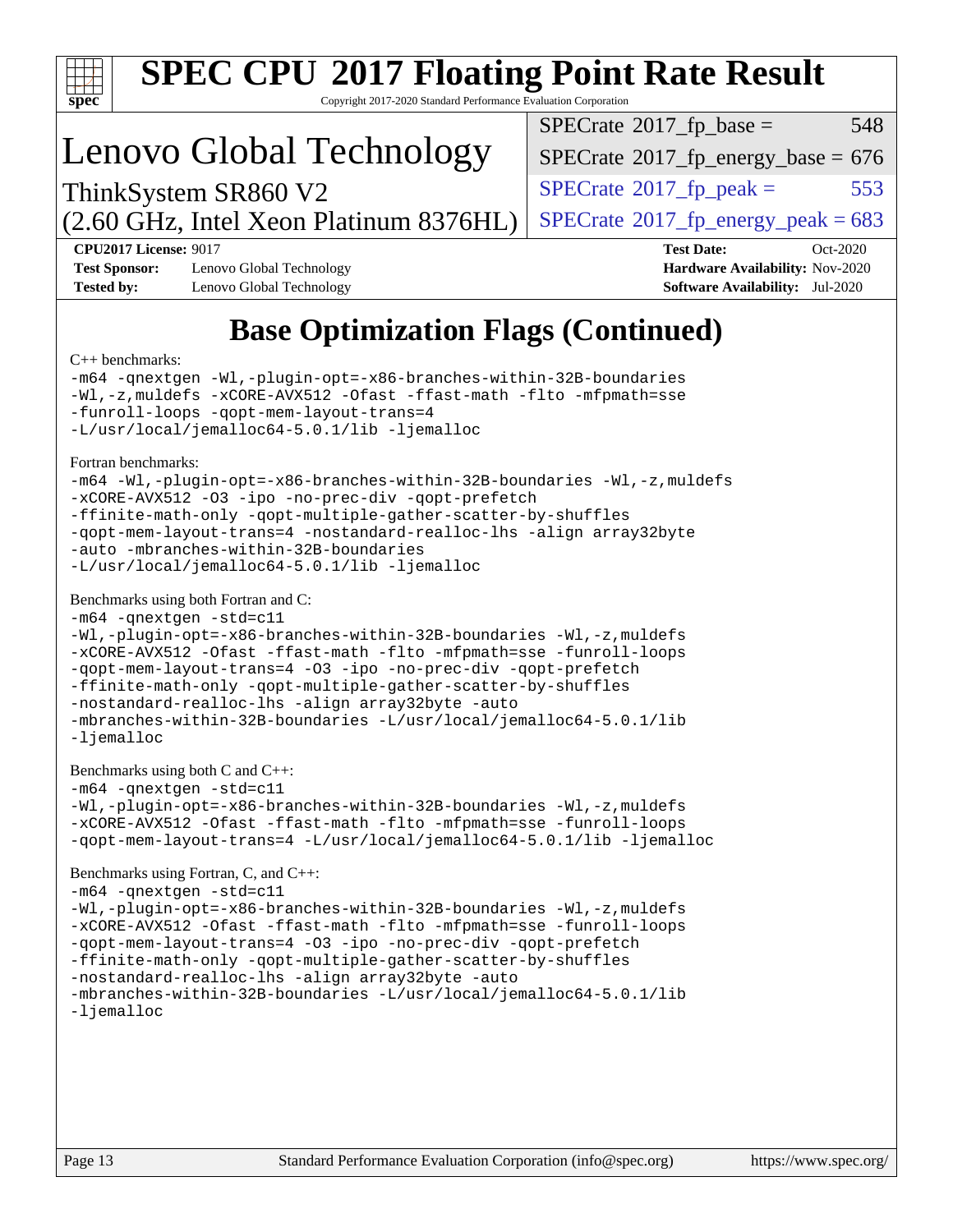| $\mathbf{Spec}^*$                                                         | <b>SPEC CPU®2017 Floating Point Rate Result</b><br>Copyright 2017-2020 Standard Performance Evaluation Corporation |                                                                                                            |
|---------------------------------------------------------------------------|--------------------------------------------------------------------------------------------------------------------|------------------------------------------------------------------------------------------------------------|
|                                                                           |                                                                                                                    | 548<br>$SPECrate^{\circledcirc}2017_fp\_base =$                                                            |
|                                                                           | Lenovo Global Technology                                                                                           | $SPECTate$ <sup>®</sup> 2017_fp_energy_base = 676                                                          |
|                                                                           | ThinkSystem SR860 V2                                                                                               | $SPECrate^{\circ}2017$ _fp_peak =<br>553                                                                   |
|                                                                           | (2.60 GHz, Intel Xeon Platinum 8376HL)                                                                             | $SPECTate$ <sup>®</sup> 2017_fp_energy_peak = 683                                                          |
| <b>CPU2017 License: 9017</b><br><b>Test Sponsor:</b><br><b>Tested by:</b> | Lenovo Global Technology<br>Lenovo Global Technology                                                               | <b>Test Date:</b><br>Oct-2020<br>Hardware Availability: Nov-2020<br><b>Software Availability:</b> Jul-2020 |
|                                                                           | <b>Peak Compiler Invocation</b>                                                                                    |                                                                                                            |
| C benchmarks:<br>icc                                                      |                                                                                                                    |                                                                                                            |
| $C++$ benchmarks:<br>icpc                                                 |                                                                                                                    |                                                                                                            |
| Fortran benchmarks:<br>ifort                                              |                                                                                                                    |                                                                                                            |
| ifort icc                                                                 | Benchmarks using both Fortran and C:                                                                               |                                                                                                            |
| Benchmarks using both C and C++:<br>icpc icc                              |                                                                                                                    |                                                                                                            |
| icpc icc ifort                                                            | Benchmarks using Fortran, C, and C++:                                                                              |                                                                                                            |
|                                                                           | <b>Peak Portability Flags</b><br>Same as Base Portability Flags                                                    |                                                                                                            |
|                                                                           | <b>Peak Optimization Flags</b>                                                                                     |                                                                                                            |
| C benchmarks:                                                             |                                                                                                                    |                                                                                                            |
| $519.$ lbm_r: basepeak = yes                                              |                                                                                                                    |                                                                                                            |
|                                                                           | $538.\text{imagek}_r$ : basepeak = yes                                                                             |                                                                                                            |
| $544$ .nab_r: basepeak = yes                                              |                                                                                                                    |                                                                                                            |
| $C++$ benchmarks:                                                         |                                                                                                                    |                                                                                                            |
| $508.namd_r: basepeak = yes$                                              |                                                                                                                    |                                                                                                            |
| 510.parest_r: -m64 -qnextgen                                              | -Wl,-plugin-opt=-x86-branches-within-32B-boundaries<br>-Wl,-z, muldefs -xCORE-AVX512 -Ofast -ffast-math -flto      |                                                                                                            |
|                                                                           | (Continued on next page)                                                                                           |                                                                                                            |
| Page 14                                                                   | Standard Performance Evaluation Corporation (info@spec.org)                                                        | https://www.spec.org/                                                                                      |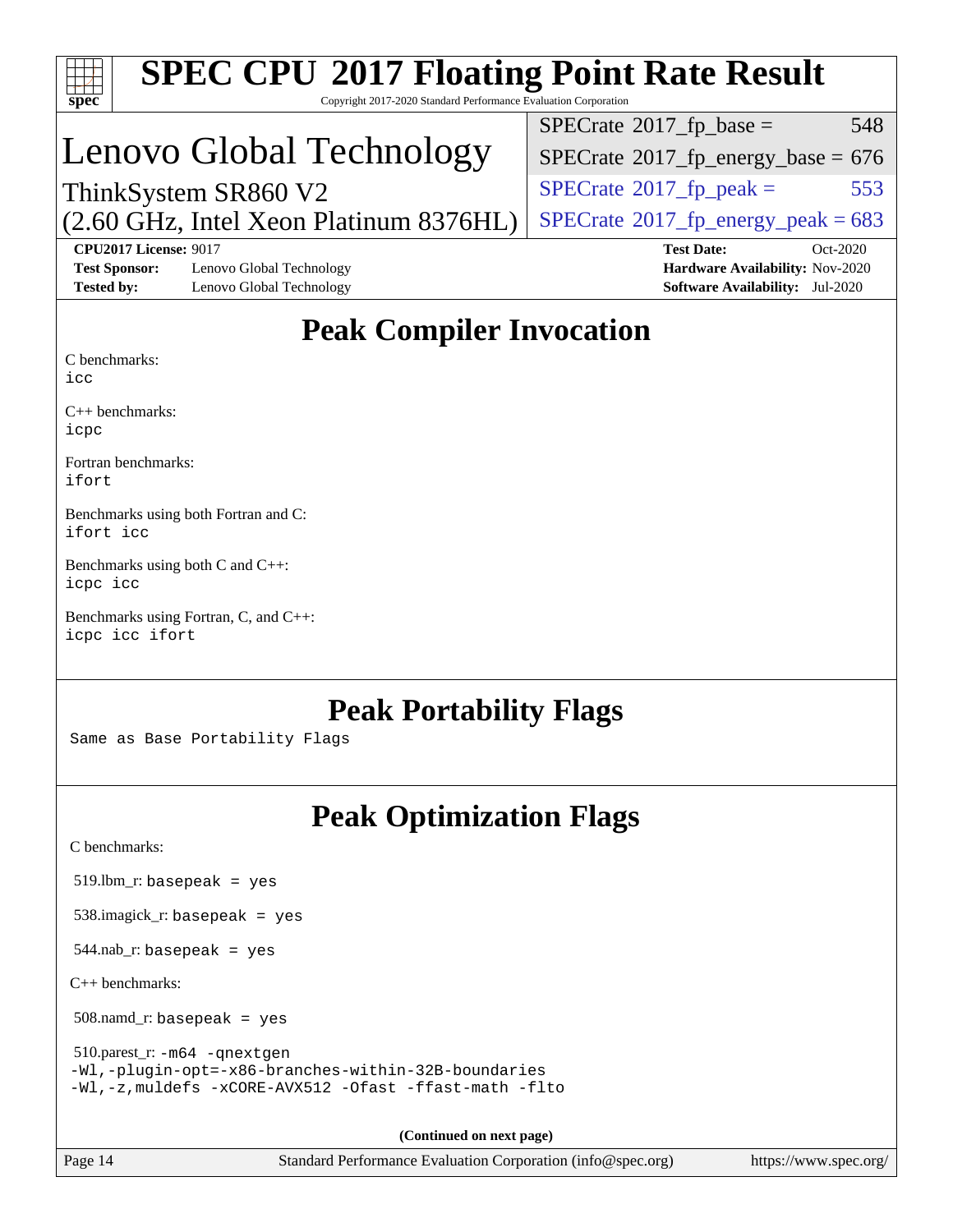